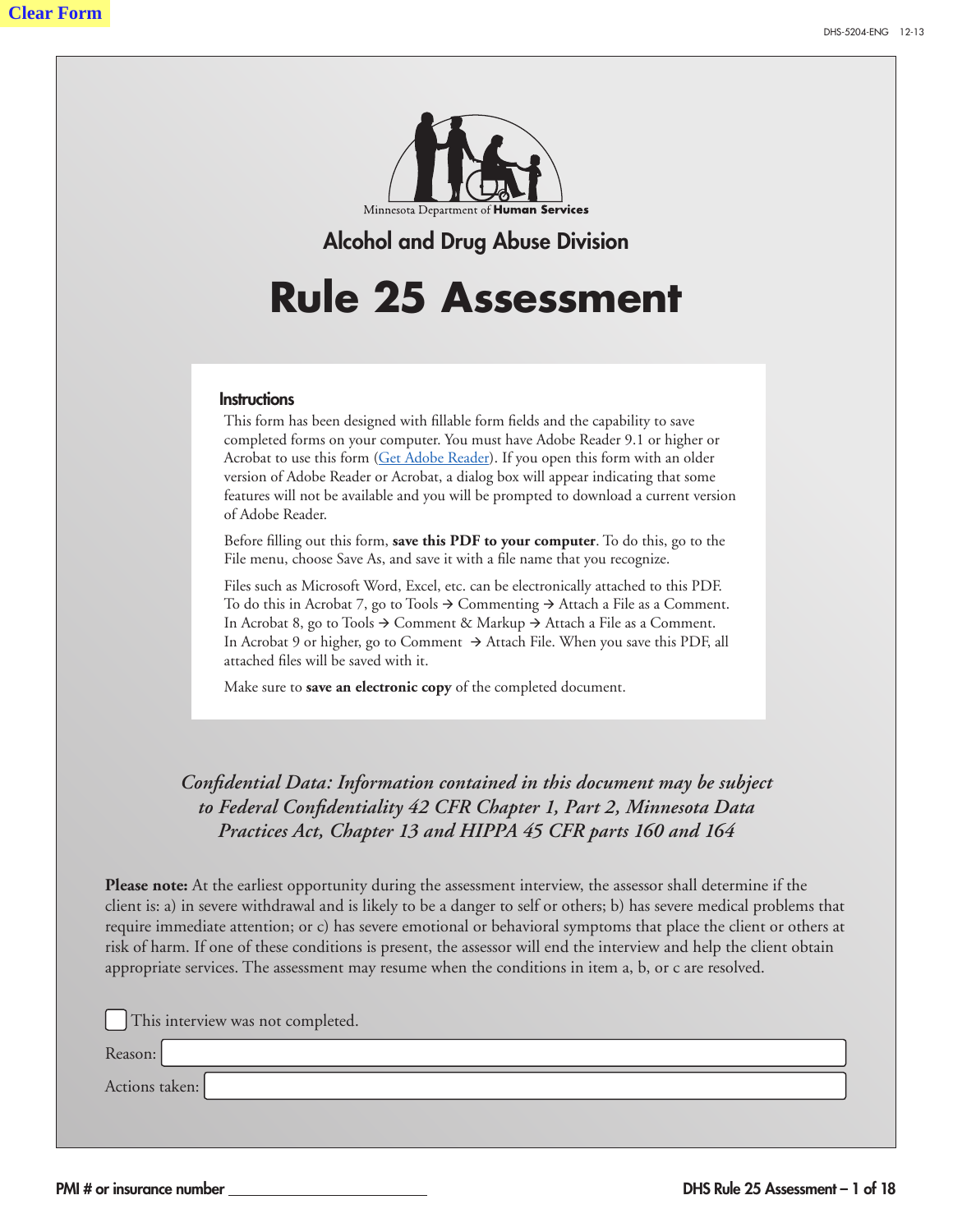



# **Alcohol and Drug Abuse Division Rule 25 Assessment**

# **Background Information**

| 1. DATE OF ASSESSMENT REQUEST                          |                | 2. DATE OF ASSESSMENT                                                                                  |                                   | 3. DATE SERVICE AUTHORIZED |                          |                           |
|--------------------------------------------------------|----------------|--------------------------------------------------------------------------------------------------------|-----------------------------------|----------------------------|--------------------------|---------------------------|
| 4. ASSESSOR                                            |                | <b>5. ASSESSOR PHONE NUMBER</b>                                                                        | <b>6. REFERENT</b>                |                            |                          | <b>7.</b> ASSESSMENT SITE |
| 8. CLIENT NAME                                         |                |                                                                                                        | 9. DATE OF BIRTH AGE              | <b>10. GENDER</b><br>OMOF  | 11. PMI/INSURANCE NUMBER |                           |
| 12. CLIENT'S PRIMARY LANGUAGE                          | $O$ YES $O$ NO | 13. Do you require special accommodations, such as an interpreter or assistance with written material? |                                   |                            |                          |                           |
| 14. CURRENT ADDRESS                                    |                |                                                                                                        | <b>CITY</b>                       |                            | <b>STATE</b>             | <b>ZIP CODE</b>           |
| 15. CLIENT PHONE NUMBER                                |                |                                                                                                        | 16. ALTERNATE (CELL) PHONE NUMBER |                            |                          |                           |
| 17. TELL ME WHAT HAS HAPPENED TO BRING YOU HERE TODAY? |                |                                                                                                        |                                   |                            |                          |                           |
|                                                        |                |                                                                                                        |                                   |                            |                          |                           |
|                                                        |                |                                                                                                        |                                   |                            |                          |                           |
|                                                        |                |                                                                                                        |                                   |                            |                          |                           |
|                                                        |                |                                                                                                        |                                   |                            |                          |                           |
|                                                        |                |                                                                                                        |                                   |                            |                          |                           |
|                                                        |                |                                                                                                        |                                   |                            |                          |                           |
|                                                        |                |                                                                                                        |                                   |                            |                          |                           |
|                                                        |                |                                                                                                        |                                   |                            |                          |                           |
|                                                        |                |                                                                                                        |                                   |                            |                          |                           |
|                                                        |                |                                                                                                        |                                   |                            |                          |                           |
|                                                        |                |                                                                                                        |                                   |                            |                          |                           |
| 18. Have you had other rule 25 assessments?            |                | $O$ yes $O$ no                                                                                         |                                   |                            |                          |                           |
| IF YES, WHEN, WHERE AND WHAT CIRCUMSTANCES?            |                |                                                                                                        |                                   |                            |                          |                           |
|                                                        |                |                                                                                                        |                                   |                            |                          |                           |
|                                                        |                |                                                                                                        |                                   |                            |                          |                           |
|                                                        |                |                                                                                                        |                                   |                            |                          |                           |
|                                                        |                |                                                                                                        |                                   |                            |                          |                           |
|                                                        |                |                                                                                                        |                                   |                            |                          |                           |
|                                                        |                |                                                                                                        |                                   |                            |                          |                           |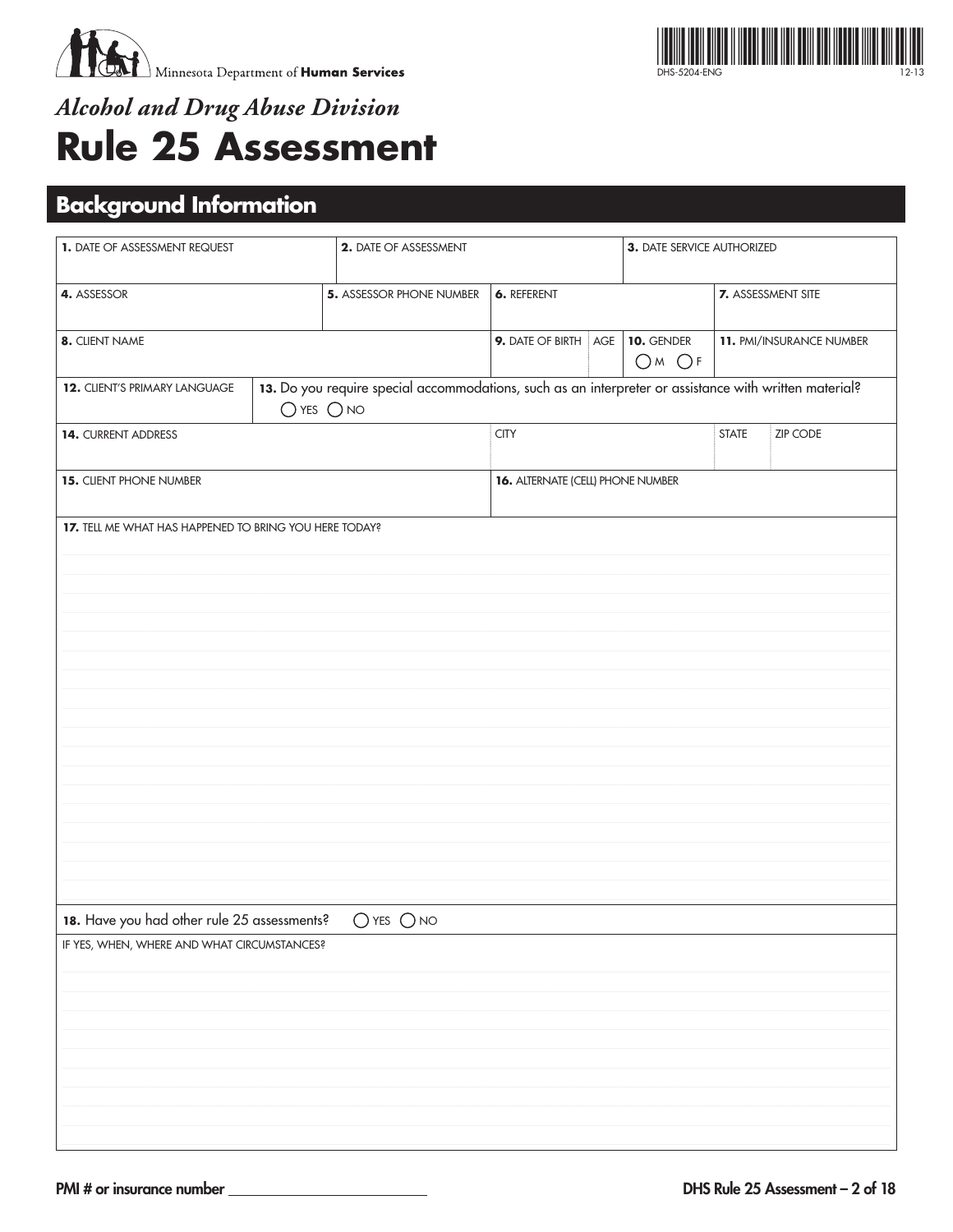### **DIMENSION I – Acute Intoxication/Withdrawal Potential**

| 1. Chemical use most recent 12 months outside a facility and other significant use history (client self-report) |                               |  |                                                                                                                                                                                                 |  |                                                   |                                                                            |                                               |
|-----------------------------------------------------------------------------------------------------------------|-------------------------------|--|-------------------------------------------------------------------------------------------------------------------------------------------------------------------------------------------------|--|---------------------------------------------------|----------------------------------------------------------------------------|-----------------------------------------------|
| $X = Primary Drug Used$                                                                                         | Age of<br><b>First</b><br>Use |  | <b>Most Recent Pattern of Use and Duration</b><br>Need enough information to show pattern (both frequency<br>and amounts) and to show tolerance for each chemical listed                        |  | <b>Date of last</b><br>use and time,<br>if needed | <b>Withdrawal</b><br><b>Potential?</b><br><b>Needs special care? (DSM)</b> | <b>Method of use</b><br>(oral, smoked, snort, |
|                                                                                                                 |                               |  |                                                                                                                                                                                                 |  |                                                   |                                                                            | IV, etc)                                      |
| $\Box$ ALCOHOL                                                                                                  |                               |  |                                                                                                                                                                                                 |  |                                                   |                                                                            |                                               |
| MARIJUANA/HASHISH                                                                                               |                               |  |                                                                                                                                                                                                 |  |                                                   |                                                                            |                                               |
| COCAINE/CRACK                                                                                                   |                               |  |                                                                                                                                                                                                 |  |                                                   |                                                                            |                                               |
| METH/AMPHETAMINES                                                                                               |                               |  |                                                                                                                                                                                                 |  |                                                   |                                                                            |                                               |
| <b>HEROIN</b>                                                                                                   |                               |  |                                                                                                                                                                                                 |  |                                                   |                                                                            |                                               |
| OTHER OPIATES/<br><b>SYNTHETICS</b>                                                                             |                               |  |                                                                                                                                                                                                 |  |                                                   |                                                                            |                                               |
| <b>INHALANTS</b>                                                                                                |                               |  |                                                                                                                                                                                                 |  |                                                   |                                                                            |                                               |
| <b>BENZODIAZEPINES</b>                                                                                          |                               |  |                                                                                                                                                                                                 |  |                                                   |                                                                            |                                               |
| <b>HALLUCINOGENS</b>                                                                                            |                               |  |                                                                                                                                                                                                 |  |                                                   |                                                                            |                                               |
| BARBITURATES/<br>SEDATIVES/HYPNOTICS                                                                            |                               |  |                                                                                                                                                                                                 |  |                                                   |                                                                            |                                               |
| OVER-THE-COUNTER<br><b>DRUGS</b>                                                                                |                               |  |                                                                                                                                                                                                 |  |                                                   |                                                                            |                                               |
| <b>OTHER</b>                                                                                                    |                               |  |                                                                                                                                                                                                 |  |                                                   |                                                                            |                                               |
| NICOTINE                                                                                                        |                               |  |                                                                                                                                                                                                 |  |                                                   |                                                                            |                                               |
|                                                                                                                 |                               |  | 2. Do you use greater amounts of alcohol/other drugs to feel intoxicated or achieve the desired effect?<br>Or use the same amount and get less of an effect? $\bigcirc$ YES $\bigcirc$ NO (DSM) |  |                                                   | <b>EXAMPLE</b>                                                             |                                               |
| 3A. Have you ever been to detox?<br>$O$ YES $O$ NO                                                              |                               |  | <b>3B.</b> WHEN WAS THE FIRST TIME?                                                                                                                                                             |  | <b>3C.</b> HOW MANY TIMES SINCE THEN?             | <b>3D.</b> DATE OF MOST RECENT DETOX                                       |                                               |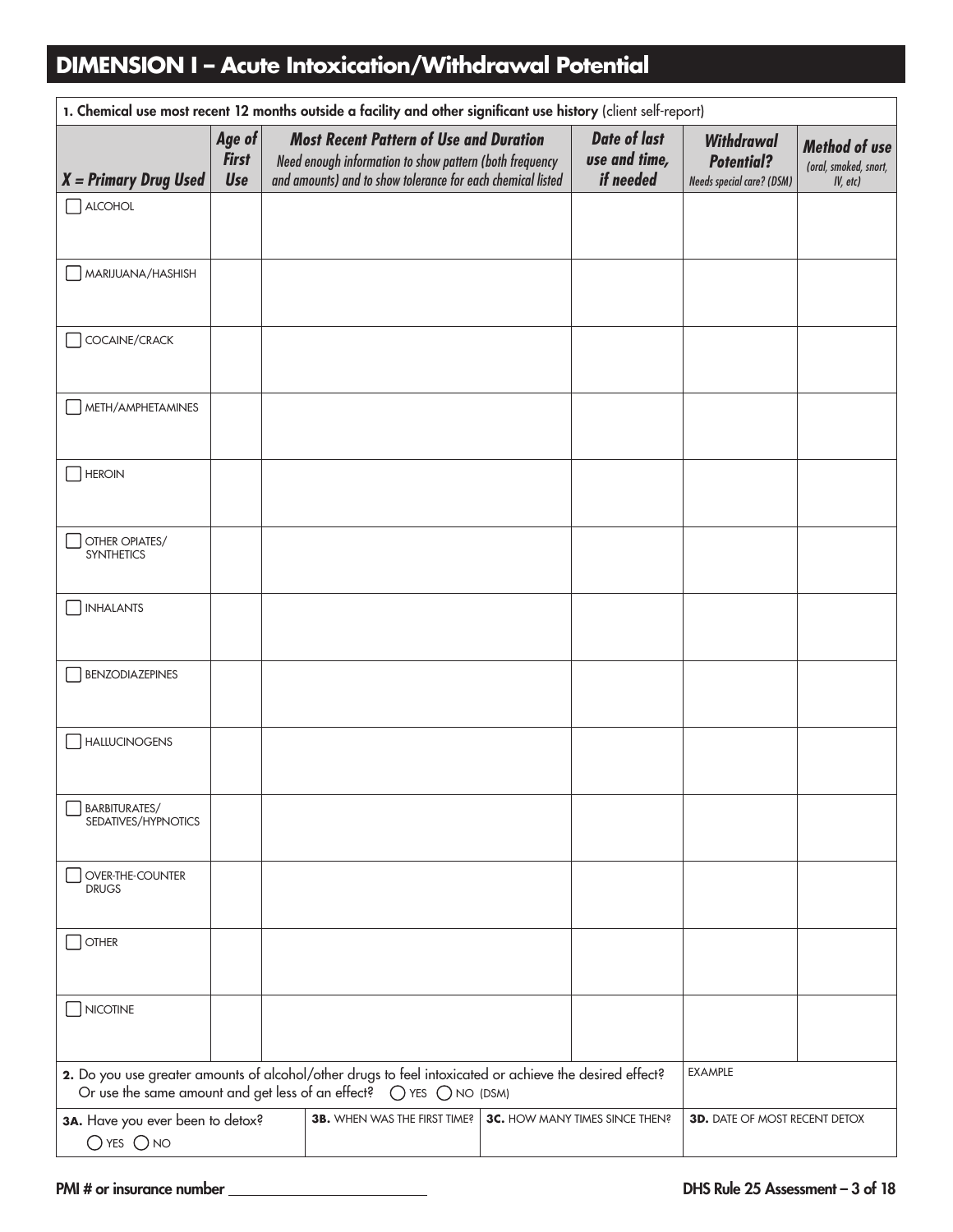| 4. Withdrawal symptoms: Have you had any of the following withdrawal symptoms?                                                                                                                                                                                                                                                                                                                                                                                                                                                                                                                                                                                                                                                                                                                                                                                                                                                                                                                                                                                                                                                                                                                                                                                                                                                                                                                                                                                                                                                                                                                                                 |                                                                                                                                                                                                |                       | $O$ YES $O$ NO                                                                                                      |                |                       |  |  |
|--------------------------------------------------------------------------------------------------------------------------------------------------------------------------------------------------------------------------------------------------------------------------------------------------------------------------------------------------------------------------------------------------------------------------------------------------------------------------------------------------------------------------------------------------------------------------------------------------------------------------------------------------------------------------------------------------------------------------------------------------------------------------------------------------------------------------------------------------------------------------------------------------------------------------------------------------------------------------------------------------------------------------------------------------------------------------------------------------------------------------------------------------------------------------------------------------------------------------------------------------------------------------------------------------------------------------------------------------------------------------------------------------------------------------------------------------------------------------------------------------------------------------------------------------------------------------------------------------------------------------------|------------------------------------------------------------------------------------------------------------------------------------------------------------------------------------------------|-----------------------|---------------------------------------------------------------------------------------------------------------------|----------------|-----------------------|--|--|
| <b>Symptom</b>                                                                                                                                                                                                                                                                                                                                                                                                                                                                                                                                                                                                                                                                                                                                                                                                                                                                                                                                                                                                                                                                                                                                                                                                                                                                                                                                                                                                                                                                                                                                                                                                                 | Past 12 months                                                                                                                                                                                 | Recent (past 30 days) | <b>Symptom</b>                                                                                                      | Past 12 months | Recent (past 30 days) |  |  |
| SWEATING (RAPID PULSE)                                                                                                                                                                                                                                                                                                                                                                                                                                                                                                                                                                                                                                                                                                                                                                                                                                                                                                                                                                                                                                                                                                                                                                                                                                                                                                                                                                                                                                                                                                                                                                                                         |                                                                                                                                                                                                |                       | NAUSEA/VOMITING                                                                                                     |                |                       |  |  |
| SHAKY/JITTERY/TREMORS                                                                                                                                                                                                                                                                                                                                                                                                                                                                                                                                                                                                                                                                                                                                                                                                                                                                                                                                                                                                                                                                                                                                                                                                                                                                                                                                                                                                                                                                                                                                                                                                          |                                                                                                                                                                                                |                       | <b>DIZZINESS</b>                                                                                                    |                |                       |  |  |
| <b>UNABLE TO SLEEP</b>                                                                                                                                                                                                                                                                                                                                                                                                                                                                                                                                                                                                                                                                                                                                                                                                                                                                                                                                                                                                                                                                                                                                                                                                                                                                                                                                                                                                                                                                                                                                                                                                         |                                                                                                                                                                                                |                       | <b>SEIZURES</b>                                                                                                     |                |                       |  |  |
| <b>AGITATION</b>                                                                                                                                                                                                                                                                                                                                                                                                                                                                                                                                                                                                                                                                                                                                                                                                                                                                                                                                                                                                                                                                                                                                                                                                                                                                                                                                                                                                                                                                                                                                                                                                               |                                                                                                                                                                                                |                       | <b>DIARRHEA</b>                                                                                                     |                |                       |  |  |
| <b>HEADACHE</b>                                                                                                                                                                                                                                                                                                                                                                                                                                                                                                                                                                                                                                                                                                                                                                                                                                                                                                                                                                                                                                                                                                                                                                                                                                                                                                                                                                                                                                                                                                                                                                                                                |                                                                                                                                                                                                |                       | <b>DIMINISHED APPETITE</b>                                                                                          |                |                       |  |  |
| FATIGUE/EXTREMELY TIRED                                                                                                                                                                                                                                                                                                                                                                                                                                                                                                                                                                                                                                                                                                                                                                                                                                                                                                                                                                                                                                                                                                                                                                                                                                                                                                                                                                                                                                                                                                                                                                                                        |                                                                                                                                                                                                |                       | <b>HALLUCINATIONS</b>                                                                                               |                |                       |  |  |
| SAD/DEPRESSED FEELING                                                                                                                                                                                                                                                                                                                                                                                                                                                                                                                                                                                                                                                                                                                                                                                                                                                                                                                                                                                                                                                                                                                                                                                                                                                                                                                                                                                                                                                                                                                                                                                                          |                                                                                                                                                                                                |                       | <b>FEVER</b>                                                                                                        |                |                       |  |  |
| MUSCLE ACHES                                                                                                                                                                                                                                                                                                                                                                                                                                                                                                                                                                                                                                                                                                                                                                                                                                                                                                                                                                                                                                                                                                                                                                                                                                                                                                                                                                                                                                                                                                                                                                                                                   |                                                                                                                                                                                                |                       | <b>UNABLE TO EAT</b>                                                                                                |                |                       |  |  |
| VIVID/UNPLEASANT DREAMS                                                                                                                                                                                                                                                                                                                                                                                                                                                                                                                                                                                                                                                                                                                                                                                                                                                                                                                                                                                                                                                                                                                                                                                                                                                                                                                                                                                                                                                                                                                                                                                                        |                                                                                                                                                                                                |                       | <b>PSYCHOSIS</b>                                                                                                    |                |                       |  |  |
| <b>IRRITABILITY</b>                                                                                                                                                                                                                                                                                                                                                                                                                                                                                                                                                                                                                                                                                                                                                                                                                                                                                                                                                                                                                                                                                                                                                                                                                                                                                                                                                                                                                                                                                                                                                                                                            |                                                                                                                                                                                                |                       | CONFUSED/DISRUPTED SPEECH                                                                                           |                |                       |  |  |
| SENSITIVITY TO NOISE                                                                                                                                                                                                                                                                                                                                                                                                                                                                                                                                                                                                                                                                                                                                                                                                                                                                                                                                                                                                                                                                                                                                                                                                                                                                                                                                                                                                                                                                                                                                                                                                           |                                                                                                                                                                                                |                       | <b>ANXIETY/WORRIED</b>                                                                                              |                |                       |  |  |
| <b>HIGH BLOOD PRESSURE</b>                                                                                                                                                                                                                                                                                                                                                                                                                                                                                                                                                                                                                                                                                                                                                                                                                                                                                                                                                                                                                                                                                                                                                                                                                                                                                                                                                                                                                                                                                                                                                                                                     |                                                                                                                                                                                                |                       |                                                                                                                     |                |                       |  |  |
|                                                                                                                                                                                                                                                                                                                                                                                                                                                                                                                                                                                                                                                                                                                                                                                                                                                                                                                                                                                                                                                                                                                                                                                                                                                                                                                                                                                                                                                                                                                                                                                                                                | NOTES:<br>5. ASSESSOR'S VISUAL OBSERVATIONS AND SYMPTOMS<br>Based on the above information, is withdrawal likely to require<br>attention as part of treatment participation?<br>$O$ YES $O$ NO |                       |                                                                                                                     |                |                       |  |  |
|                                                                                                                                                                                                                                                                                                                                                                                                                                                                                                                                                                                                                                                                                                                                                                                                                                                                                                                                                                                                                                                                                                                                                                                                                                                                                                                                                                                                                                                                                                                                                                                                                                |                                                                                                                                                                                                |                       |                                                                                                                     |                |                       |  |  |
| <b>Dimension I Ratings</b>                                                                                                                                                                                                                                                                                                                                                                                                                                                                                                                                                                                                                                                                                                                                                                                                                                                                                                                                                                                                                                                                                                                                                                                                                                                                                                                                                                                                                                                                                                                                                                                                     |                                                                                                                                                                                                |                       |                                                                                                                     |                |                       |  |  |
| client's acute intoxication and withdrawal potential.                                                                                                                                                                                                                                                                                                                                                                                                                                                                                                                                                                                                                                                                                                                                                                                                                                                                                                                                                                                                                                                                                                                                                                                                                                                                                                                                                                                                                                                                                                                                                                          |                                                                                                                                                                                                |                       | Acute intoxication/Withdrawal potential - The placing authority must use the criteria in Dimension I to determine a |                |                       |  |  |
|                                                                                                                                                                                                                                                                                                                                                                                                                                                                                                                                                                                                                                                                                                                                                                                                                                                                                                                                                                                                                                                                                                                                                                                                                                                                                                                                                                                                                                                                                                                                                                                                                                |                                                                                                                                                                                                |                       |                                                                                                                     |                |                       |  |  |
| <b>RISK DESCRIPTIONS - Severity rating:</b><br>○ 0 Client displays full functioning with good ability to tolerate and cope with withdrawal discomfort. No signs or<br>symptoms of intoxication or withdrawal or resolving signs or symptoms.<br>○ 1 Client can tolerate and cope with withdrawal discomfort. The client displays mild to moderate intoxication or signs<br>and symptoms interfering with daily functioning but does not immediately endanger self or others. Client poses<br>minimal risk of severe withdrawal.<br>○ 2 Client has some difficulty tolerating and coping with withdrawal discomfort. Client's intoxication may be severe, but<br>responds to support and treatment such that the client does not immediately endanger self or others. Client displays<br>moderate signs and symptoms with moderate risk of severe withdrawal.<br>○ 3 Client tolerates and copes with withdrawal discomfort poorly. Client has severe intoxication, such that the client<br>endangers self or others, or intoxication has not abated with less intensive levels of services. Client displays severe<br>signs and symptoms; or risk of severe, but manageable withdrawal; or withdrawal worsening despite detox at less<br>intensive level.<br>○4 Client is incapacitated with severe signs and symptoms. Client displays severe withdrawal and is a danger to self or<br>others.<br>REASONS SEVERITY WAS ASSIGNED (What about the amount of the person's use and date of most recent use and history of withdrawal problems suggests the potential of<br>withdrawal symptoms requiring professional assistance?) |                                                                                                                                                                                                |                       |                                                                                                                     |                |                       |  |  |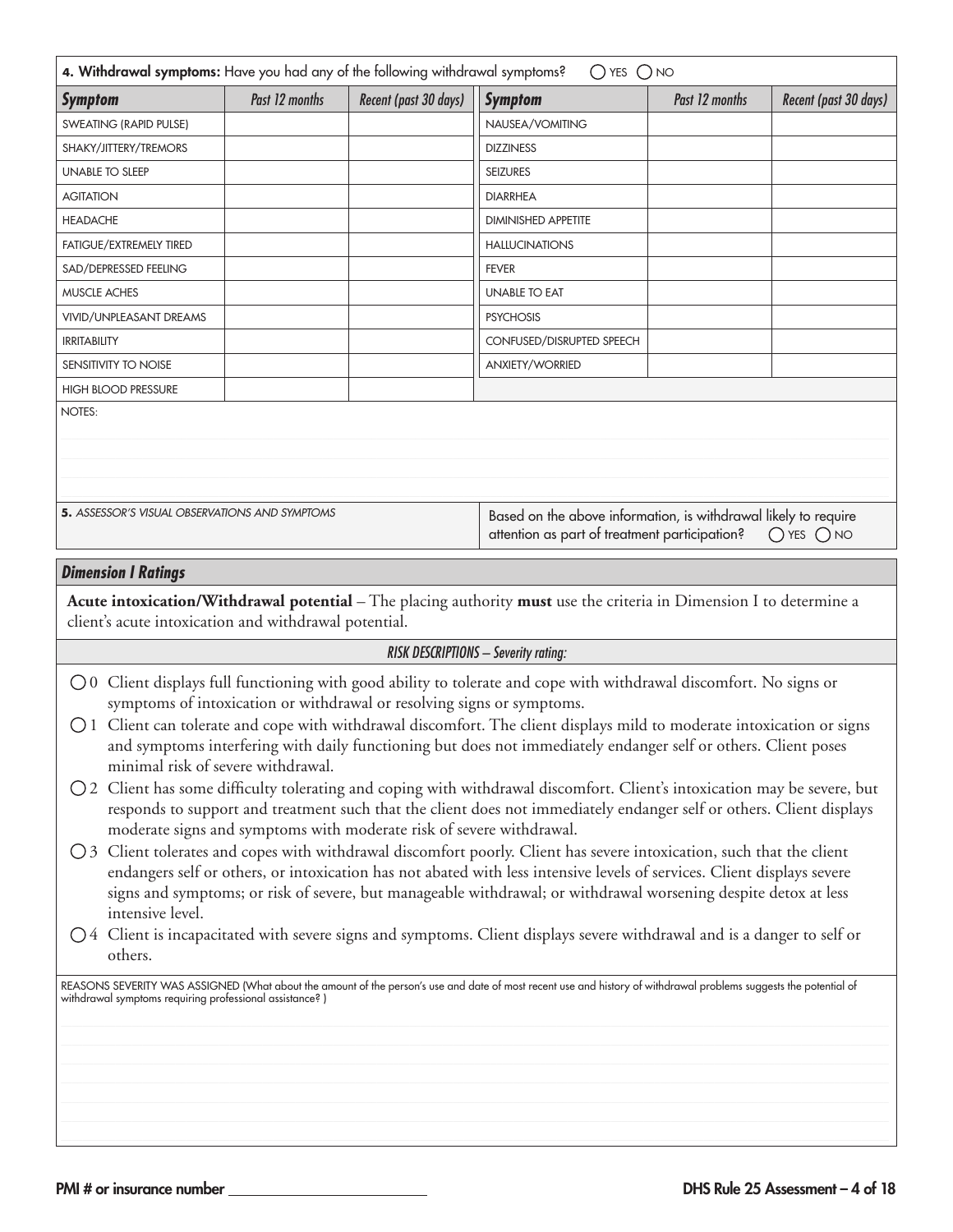# **DIMENSION II – Biomedical Complications and Conditions**

| 1. Do you have any current health/medical concerns? (Include any infectious diseases, allergies, or chronic or acute pain, history of chronic conditions)                                                                                                                                                                                                                                                                                                                                                                                                                                                                                                                                                                                                                                  |                                                       |                                             |  |  |  |
|--------------------------------------------------------------------------------------------------------------------------------------------------------------------------------------------------------------------------------------------------------------------------------------------------------------------------------------------------------------------------------------------------------------------------------------------------------------------------------------------------------------------------------------------------------------------------------------------------------------------------------------------------------------------------------------------------------------------------------------------------------------------------------------------|-------------------------------------------------------|---------------------------------------------|--|--|--|
| 2. Do you have a health care provider? When was your most recent appointment? What concerns were identified?                                                                                                                                                                                                                                                                                                                                                                                                                                                                                                                                                                                                                                                                               |                                                       |                                             |  |  |  |
| 3. If indicated by answers to items 1 or 2: How do you deal with these concerns? Is that working for you? If you are not receiving care for this<br>problem, why not?                                                                                                                                                                                                                                                                                                                                                                                                                                                                                                                                                                                                                      |                                                       |                                             |  |  |  |
| 4A. List current medication(s) including over-the-counter or herbal supplements—including pain management                                                                                                                                                                                                                                                                                                                                                                                                                                                                                                                                                                                                                                                                                  |                                                       |                                             |  |  |  |
| 4B. Do you follow current medical recommendations/take medications as prescribed?<br>$O$ YES $O$ NO                                                                                                                                                                                                                                                                                                                                                                                                                                                                                                                                                                                                                                                                                        |                                                       | 4c. When did you last take your medication? |  |  |  |
| 5. Has a health care provider/healer ever recommended that you reduce or quit alcohol/drug use? O YES O NO (DSM)                                                                                                                                                                                                                                                                                                                                                                                                                                                                                                                                                                                                                                                                           |                                                       |                                             |  |  |  |
| 6A. Are you pregnant?<br>$O$ yes $O$ no $O$ n/a                                                                                                                                                                                                                                                                                                                                                                                                                                                                                                                                                                                                                                                                                                                                            | <b>6B.</b> RECEIVING PRENATAL CARE?<br>$O$ YES $O$ NO | 6C. WHEN IS YOUR BABY DUE?                  |  |  |  |
| 7. Have you had any injuries, assaults/violence towards you, accidents, health related issues, overdose(s) or hospitalizations related to your<br>use of alcohol or other drugs; EXPLAIN:<br>8. Do you have any specific physical needs/accommodations?                                                                                                                                                                                                                                                                                                                                                                                                                                                                                                                                    |                                                       |                                             |  |  |  |
|                                                                                                                                                                                                                                                                                                                                                                                                                                                                                                                                                                                                                                                                                                                                                                                            |                                                       |                                             |  |  |  |
| <b>Dimension II Ratings</b>                                                                                                                                                                                                                                                                                                                                                                                                                                                                                                                                                                                                                                                                                                                                                                |                                                       |                                             |  |  |  |
| Biomedical Conditions and Complications - The placing authority must use the criteria in Dimension II to determine a<br>client's biomedical conditions and complications.                                                                                                                                                                                                                                                                                                                                                                                                                                                                                                                                                                                                                  |                                                       |                                             |  |  |  |
|                                                                                                                                                                                                                                                                                                                                                                                                                                                                                                                                                                                                                                                                                                                                                                                            | <b>RISK DESCRIPTIONS - Severity rating:</b>           |                                             |  |  |  |
| $\bigcirc$ 0 Client displays full functioning with good ability to cope with physical discomfort.<br>O 1 Client tolerates and copes with physical discomfort and is able to get the services that the client needs.<br>○ 2 Client has difficulty tolerating and coping with physical problems or has other biomedical problems that interfere<br>with recovery and treatment. Client neglects or does not seek care for serious biomedical problems.<br>○ 3 Client tolerates and copes poorly with physical problems or has poor general health. Client neglects medical<br>problems without active assistance.<br>$\bigcirc$ 4 Client is unable to participate in CD treatment and has severe medical problems, a condition that requires immediate<br>intervention, or is incapacitated. |                                                       |                                             |  |  |  |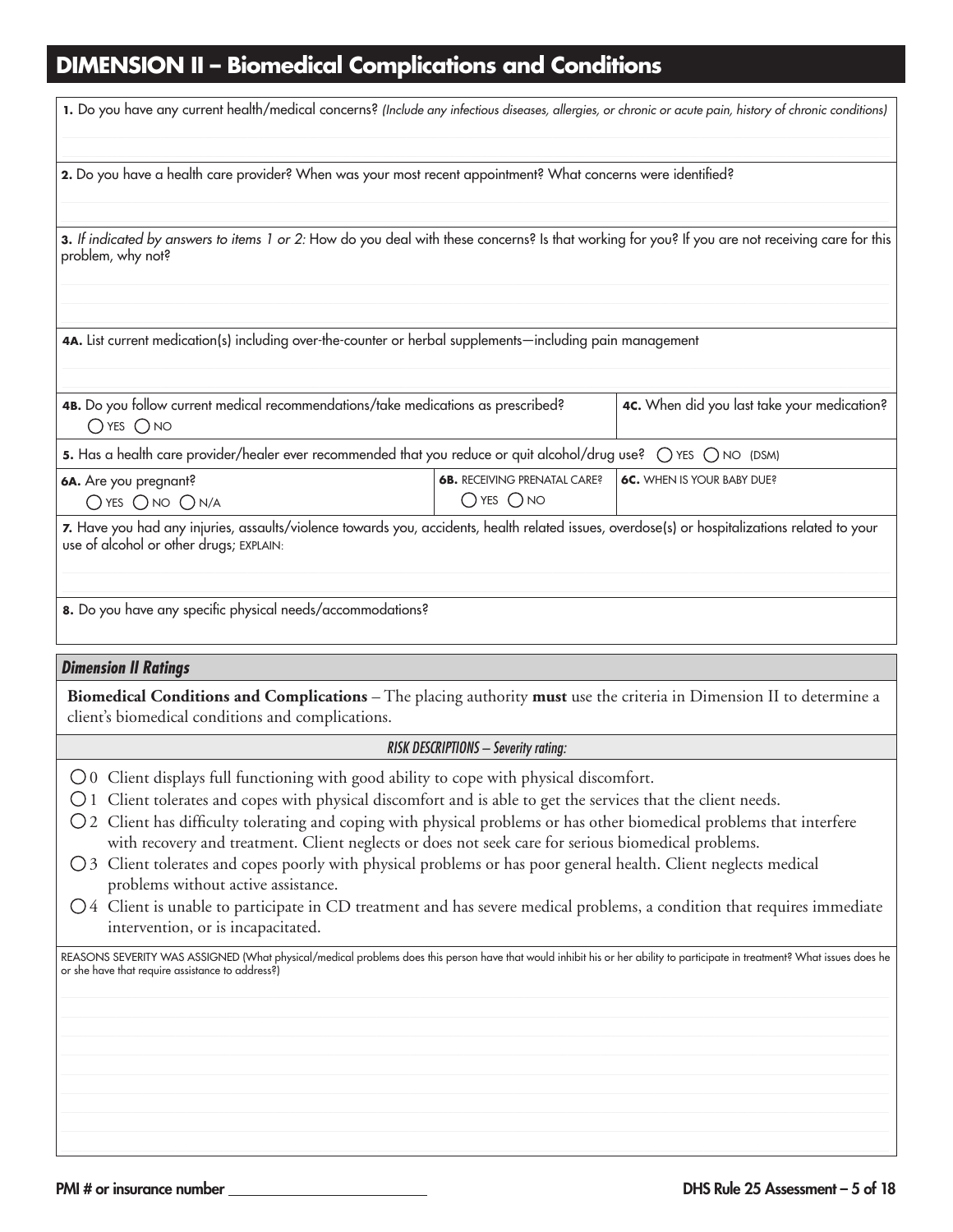## **DIMENSION III – Emotional, Behavioral, Cognitive Conditions and Complications**

**1.** *(Optional)* Tell me what it was like growing up in your family. (substance use, mental health, discipline, abuse, support)

| 2. When was the last time that you had significant problems                                                                                                                                                                                                                                                                                                                                                                                                                                       | Past month | 2-12 months ago | $1+$ years ago | Never |
|---------------------------------------------------------------------------------------------------------------------------------------------------------------------------------------------------------------------------------------------------------------------------------------------------------------------------------------------------------------------------------------------------------------------------------------------------------------------------------------------------|------------|-----------------|----------------|-------|
| A. with feeling very trapped, lonely, sad, blue, depressed or hopeless<br>about the future?                                                                                                                                                                                                                                                                                                                                                                                                       |            |                 |                |       |
| B. with sleep trouble, such as bad dreams, sleeping restlessly, or falling<br>asleep during the day?                                                                                                                                                                                                                                                                                                                                                                                              |            |                 |                |       |
| c. with feeling very anxious, nervous, tense, scared, panicked, or like<br>something bad was going to happen?                                                                                                                                                                                                                                                                                                                                                                                     |            |                 |                |       |
| D. with becoming very distressed and upset when something reminded<br>you of the past?                                                                                                                                                                                                                                                                                                                                                                                                            |            |                 |                |       |
| E. with thinking about ending your life or committing suicide?                                                                                                                                                                                                                                                                                                                                                                                                                                    |            |                 |                |       |
| 3. When was the last time that you did the following things two or more times?                                                                                                                                                                                                                                                                                                                                                                                                                    | Past month | 2-12 months ago | $1+$ years ago | Never |
| A. Lied or conned to get things you wanted or to avoid having to do<br>something?                                                                                                                                                                                                                                                                                                                                                                                                                 |            |                 |                |       |
| B. Had a hard time paying attention at school, work, or home?                                                                                                                                                                                                                                                                                                                                                                                                                                     |            |                 |                |       |
| c. Had a hard time listening to instructions at school, work, or home?                                                                                                                                                                                                                                                                                                                                                                                                                            |            |                 |                |       |
| D. Were a bully or threatened other people?                                                                                                                                                                                                                                                                                                                                                                                                                                                       |            |                 |                |       |
| <b>E.</b> Started physical fights with other people?                                                                                                                                                                                                                                                                                                                                                                                                                                              |            |                 |                |       |
| Note: These questions are from the Global Appraisal of Individual Needs–Short Screener. Any item marked "past month" or "2 to 12 months ago" will be scored<br>with a severity rating of at least 2. For each item that has occurred in the past month or past year ask follow up questions to determine how often the person has<br>felt this way or has the behavior occurred? How recently? How has it affected their daily living? And, whether they were using or in withdrawal at the time? |            |                 |                |       |

| A. If the person has answered item 2E with "in the past year" or<br>"the past month", ask about frequency and history of suicide in<br>the family or someone close and whether they were under the<br>influence | <b>B.</b> If the person answered item 2E "in the past month" ask about<br>intent, plan, means and access and any other follow-up information<br>to determine imminent risk. Document any actions taken to intervene<br>on any identified imminent risk. |
|-----------------------------------------------------------------------------------------------------------------------------------------------------------------------------------------------------------------|---------------------------------------------------------------------------------------------------------------------------------------------------------------------------------------------------------------------------------------------------------|
| Any history of suicide in your family? Or someone close to you?<br>$\bigcirc$ yes $\bigcirc$ no                                                                                                                 | <b>COMMENTS</b>                                                                                                                                                                                                                                         |
| <b>EXPLAIN</b>                                                                                                                                                                                                  |                                                                                                                                                                                                                                                         |
|                                                                                                                                                                                                                 |                                                                                                                                                                                                                                                         |
|                                                                                                                                                                                                                 |                                                                                                                                                                                                                                                         |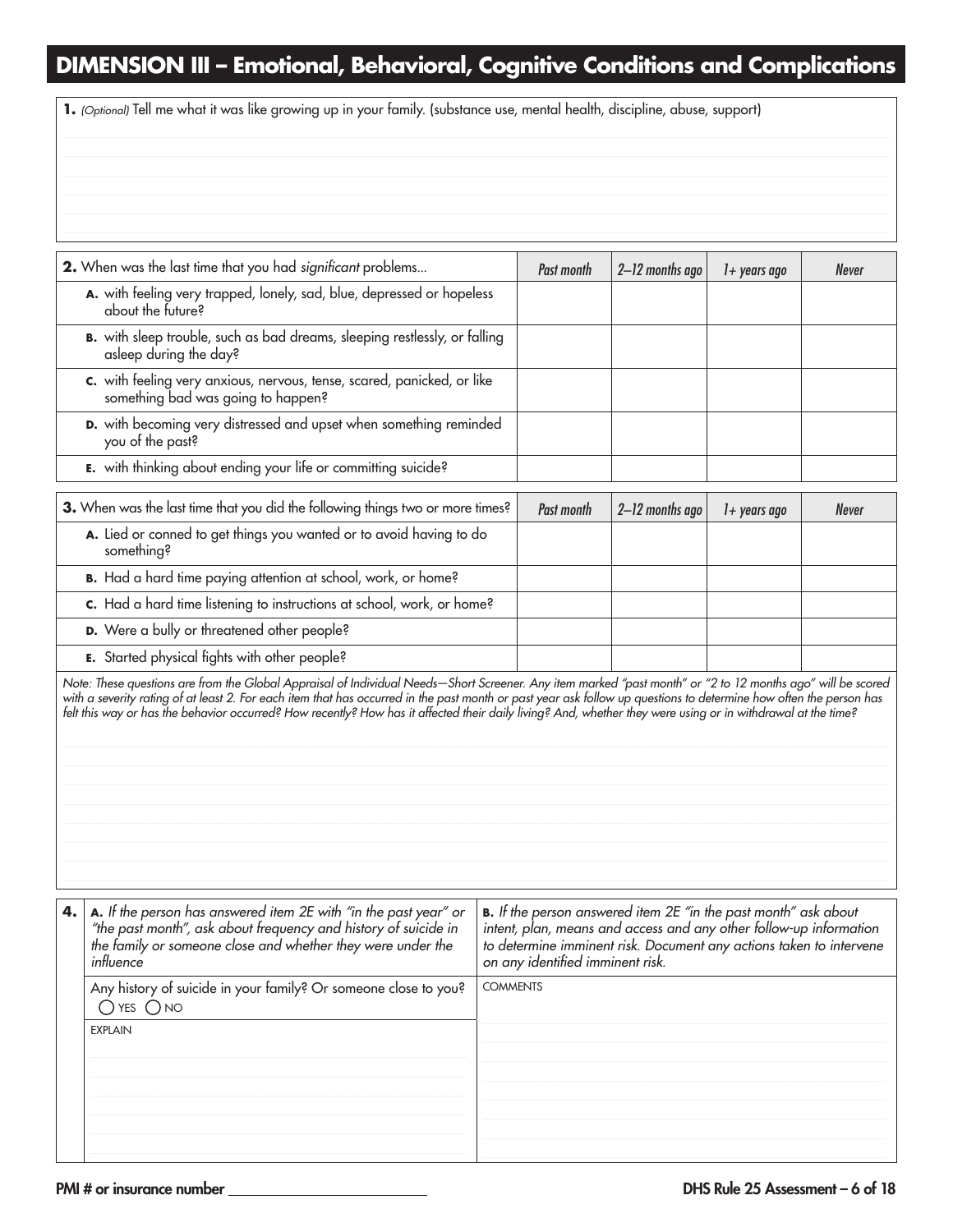| 5.  | A. Have you ever been diagnosed with a mental health problem? ( ) YES ( ) NO                                                                                                                                                                                                              |
|-----|-------------------------------------------------------------------------------------------------------------------------------------------------------------------------------------------------------------------------------------------------------------------------------------------|
|     | B. Are you receiving care for any mental health issues? If yes, what is the focus of that care or treatment? Are you satisfied with the<br>service? Most recent appointment? How has it been helpful?                                                                                     |
|     |                                                                                                                                                                                                                                                                                           |
| 6.  | A. Have you been prescribed medications for emotional/psychological problems? $\bigcirc$ YES $\bigcirc$ NO                                                                                                                                                                                |
|     | B. Current mental health medication(s) If these medications are listed for Dimension II, reference item II-5.                                                                                                                                                                             |
|     | c. Are you taking your medications as instructed? $\bigcirc$ YES $\bigcirc$ NO                                                                                                                                                                                                            |
| 7.  | A. Does your MH provider know about your use? O YES O NO                                                                                                                                                                                                                                  |
|     | B. What does he or she have to say about it? (DSM)                                                                                                                                                                                                                                        |
| 8.  | A. Have you ever been verbally, emotionally, physically or sexually abused?<br>$O$ YES $O$ NO<br>Follow up questions to learn current risk, continuing emotional impact.                                                                                                                  |
|     | <b>B.</b> Have you received counseling for abuse?<br>$O$ YES $O$ NO                                                                                                                                                                                                                       |
| 9.  | A. Have you ever experienced or been part of a group that experienced community violence, historical trauma, rape or assault?<br>$O$ YES $O$ NO                                                                                                                                           |
|     | <b>B.</b> How has that affected you?                                                                                                                                                                                                                                                      |
|     | c. Have you received counseling for that?<br>$O$ YES $O$ NO                                                                                                                                                                                                                               |
| 10. | <b>B.</b> EXPOSURE TO COMBAT<br>A. VETERAN<br>$\bigcirc$ yes $\bigcirc$ no<br>$\bigcirc$ yes $\bigcirc$ no                                                                                                                                                                                |
| 11. | Do you have problems with any of the following things in your daily life?<br>Headaches<br>Problem solving<br>Dizziness<br>Concentrating<br>Performing your job/schoolwork<br>Remembering<br>In relationships with others<br>Reading, writing, calculating<br>Fights, being fired, arrests |
|     | Note: If the person has any of the above problems, how do they deal with them, have they developed coping mechanisms? Have they received treatment?<br>Follow up with items 12, 13, and 14. If none of the issues in item 11 are a problem for the person, skip to item 15.               |
| 12. | Have you been diagnosed with traumatic brain injury or Alzheimer's?<br>$O$ YES $O$ NO                                                                                                                                                                                                     |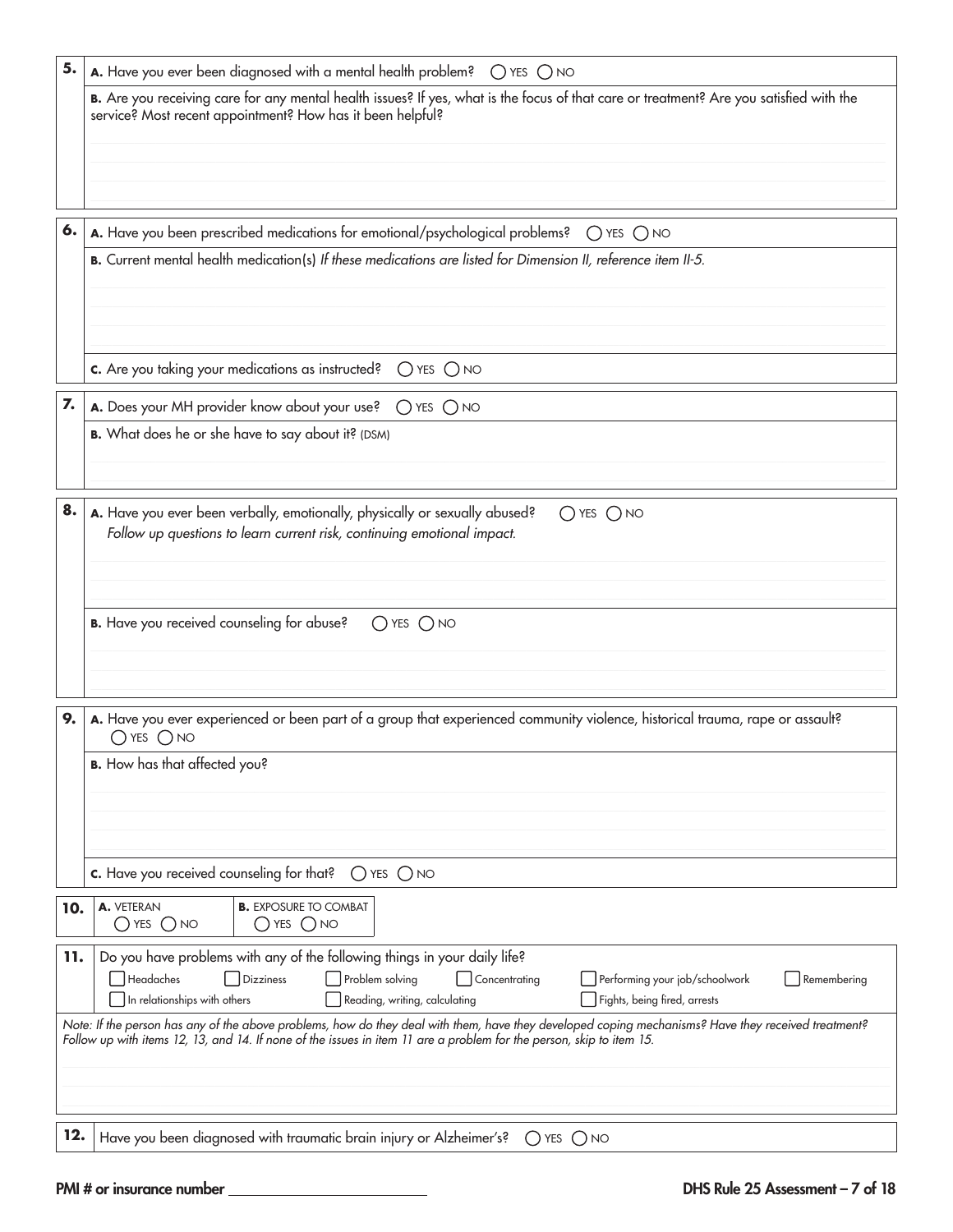**13.** If the answer to #12 is no, ask the following questions:

Have you ever hit your head or been hit on the head?  $\bigcirc$  YES  $\bigcirc$  NO

Were you ever seen in the Emergency room, hospital, or by a doctor because of an injury to your head?  $\circ$  YES  $\circ$  NO

Have you had any significant illness that affected your brain (brain tumor, meningitis, West Nile Virus, stroke or seizure, heart attack, near drowning or near suffocation)?  $\bigcap$  YES  $\bigcap$  NO

**14.** If the answer to #12 is yes, ask if any of the problems identified in #11 occurred since the head injury or loss of oxygen.  $\bigcirc$  YES  $\bigcirc$  NO

| 15. | A. HIGHEST GRADE OF SCHOOL COMPLETED                                         |                                                                                 |                                                                                                       |
|-----|------------------------------------------------------------------------------|---------------------------------------------------------------------------------|-------------------------------------------------------------------------------------------------------|
|     | <b>B.</b> Do you have a learning<br>disability? $\bigcirc$ YES $\bigcirc$ NO | c. Did you ever have tutoring in Math or<br>English? $\bigcap$ YES $\bigcap$ NO | D. Have you ever been diagnosed with Fetal Alcohol<br>Effects or Fetal Alcohol Syndrome? ( YES ( ) NO |
|     | <b>EXPLAIN</b>                                                               |                                                                                 |                                                                                                       |

16. If yes to item 15 B, C, or D: How has this affected your use or been affected by your use?

#### *Dimension III Ratings*

**Emotional/Behavioral/Cognitive** – The placing authority **must** use the criteria in Dimension III to determine a client's emotional, behavioral, and cognitive conditions and complications.

#### *RISK DESCRIPTIONS – Severity rating:*

- 0 Client has good impulse control and coping skills and presents no risk of harm to self or others. Client functions in all life areas and displays no emotional, behavioral, or cognitive problems or the problems are stable.
- 1 Client has impulse control and coping skills. Client presents a mild to moderate risk of harm to self or others or displays symptoms of emotional, behavioral or cognitive problems. Client has a mental health diagnosis and is stable. Client functions adequately in significant life areas.
- $\bigcirc$  2 Client has difficulty with impulse control and lacks coping skills. Client has thoughts of suicide or harm to others without means; however, the thoughts may interfere with participation in some treatment activities. Client has difficulty functioning in significant life areas. Client has moderate symptoms of emotional, behavioral, or cognitive problems. Client is able to participate in most treatment activities.
- 3 Client has a severe lack of impulse control and coping skills. Client has frequent thoughts of suicide or harm to others including a plan and the means to carry out the plan. In addition, the client is severely impaired in significant life areas and has severe symptoms of emotional, behavioral, or cognitive problems that interfere with the client's ability to participate in treatment activities.
- $\bigcirc$  4 Client has severe emotional or behavioral symptoms that place the client or others at acute risk of harm. Client also has intrusive thoughts of harming self or others. Client is unable to participate in treatment activities.

REASONS SEVERITY WAS ASSIGNED - What current issues might with thinking, feelings or behavior pose barriers to participation in a treatment program? What coping skills or other assets does the person have to offset those issues? Are these problems that can be initially accommodated by a treatment provider? If not, what specialized skills or attributes must a provider have?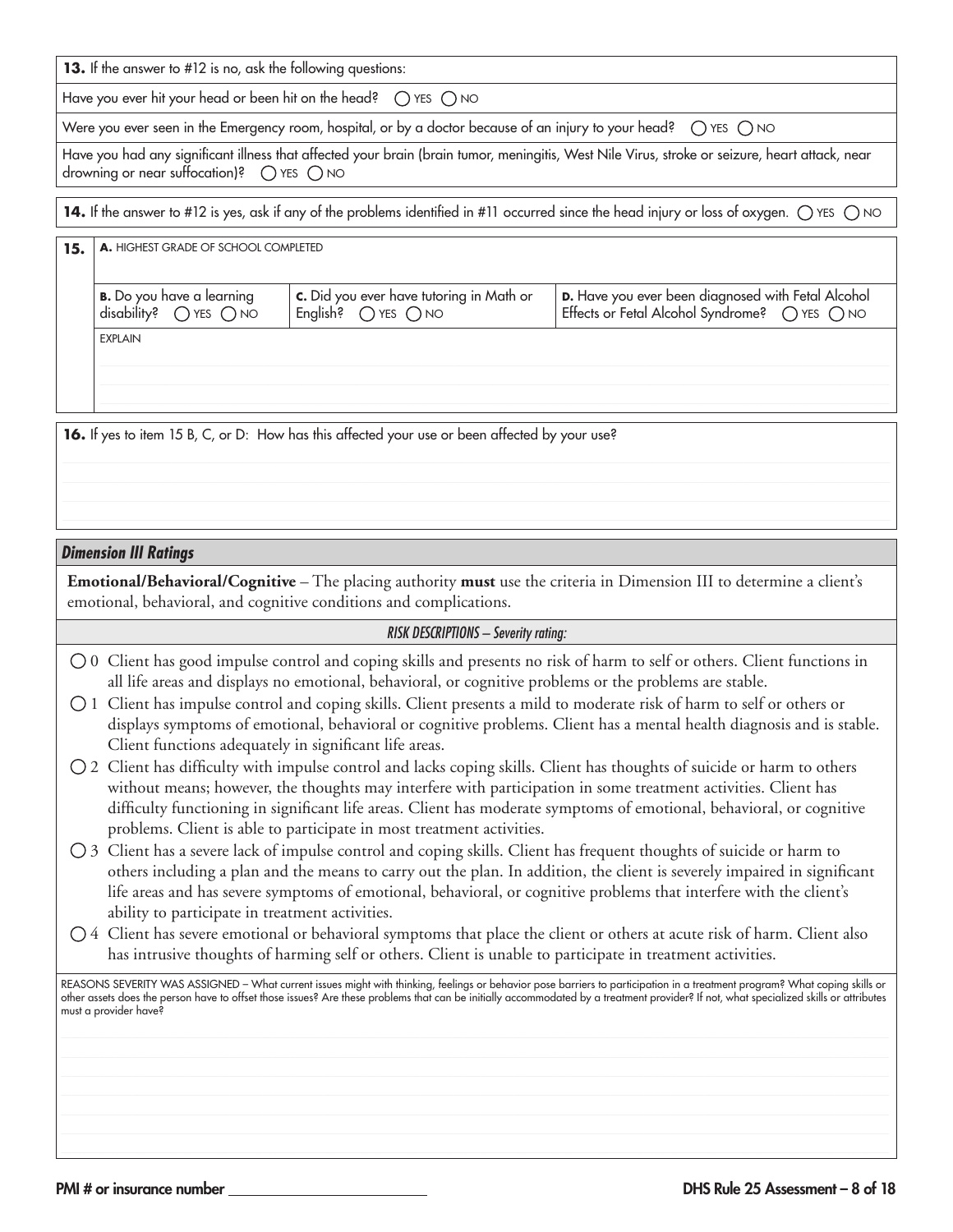### **DIMENSION IV - Readiness for Change**

1. You've told me what brought you here today. (first page) What do you think the problem really is?

2. Tell me how things are going. Ask enough questions to determine whether the person has use related problems or assets that can be built upon in the following areas: Family/friends/relationships; Legal; Financial; Emotional; Educational; Recreational/leisure; Vocational/ employment; Living arrangements (DSM)

3. What activities have you engaged in when using alcohol/other drugs that could be hazardous to you or others (i.e. driving a car/ motorcycle/boat, operating machinery, unsafe sex, sharing needles for drugs or tattoos, etc.)? (DSM)

4. How much time do you spend getting, using or getting over using alcohol or drugs? (DSM)

Reasons for drinking/drug use (Use the space below to record answers. It may not be necessary to ask each item.) 5. Like the feeling Trying to forget problems To cope with stress To relieve physical pain To cope with anxiety To cope with depression To relax or unwind Makes it easier to talk with people Partner encourages use Most friends drink or use To cope with family problems Afraid of withdrawal symptoms/to feel better Other (specify) A. What concerns other people about your alcohol or drug use/Has anyone told you that you use too much? What did they say? (DSM) B. What did you think about that/ do you think you have a problem with alcohol or drug use?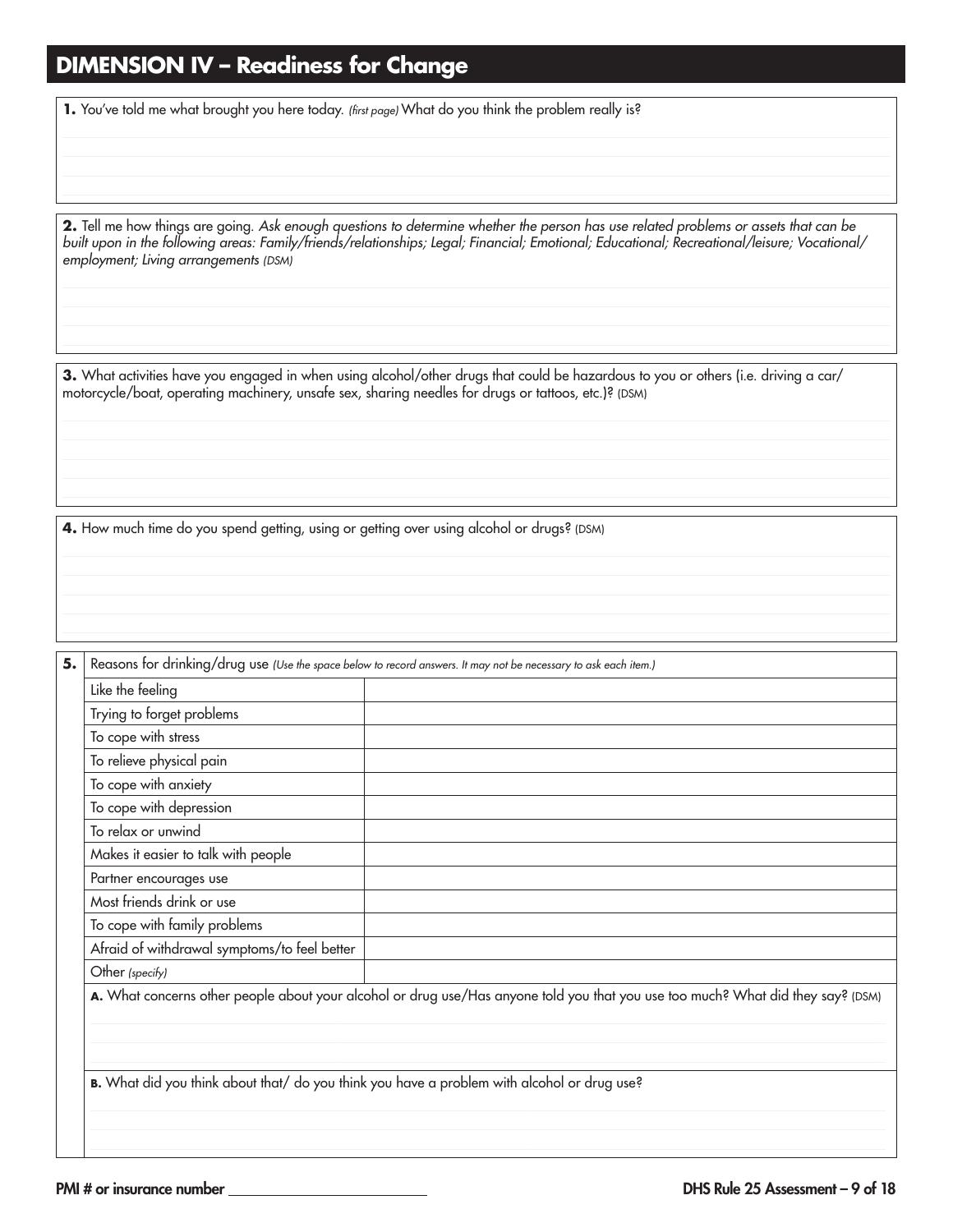6. What changes are you willing to make? What substance are you willing to stop using? How are you going to do that? Have you tried that before? What interfered with your success with that goal?

7. What would be helpful to you in making this change?

#### **Dimension IV Ratings**

**Readiness for Change** – The placing authority must use the criteria in Dimension IV to determine a client's readiness for change.

#### **RISK DESCRIPTIONS - Severity rating:**

- $\bigcirc$  0 Client is cooperative, motivated, ready to change, admits problems, committed to change, and engaged in treatment as a responsible participant.
- 1 Client is motivated with active reinforcement, to explore treatment and strategies for change, but ambivalent about illness or need for change.
- 2 Client displays verbal compliance, but lacks consistent behaviors; has low motivation for change; and is passively involved in treatment.
- 3 Client displays inconsistent compliance, minimal awareness of either the client's addiction or mental disorder, and is minimally cooperative.
- $\bigcirc$  4 The client is: (A) non-compliant with treatment and has no awareness of addiction or mental disorder and does not want or is unwilling to explore change or is in total denial of the illness and its implications, or (B) dangerously oppositional to the extent that the client is a threat of imminent harm to self and others.

REASONS SEVERITY WAS ASSIGNED (What information did the person provide that supports your assessment of his or her readiness to change? How aware is the person of<br>problems caused by continued use? How willing is she or he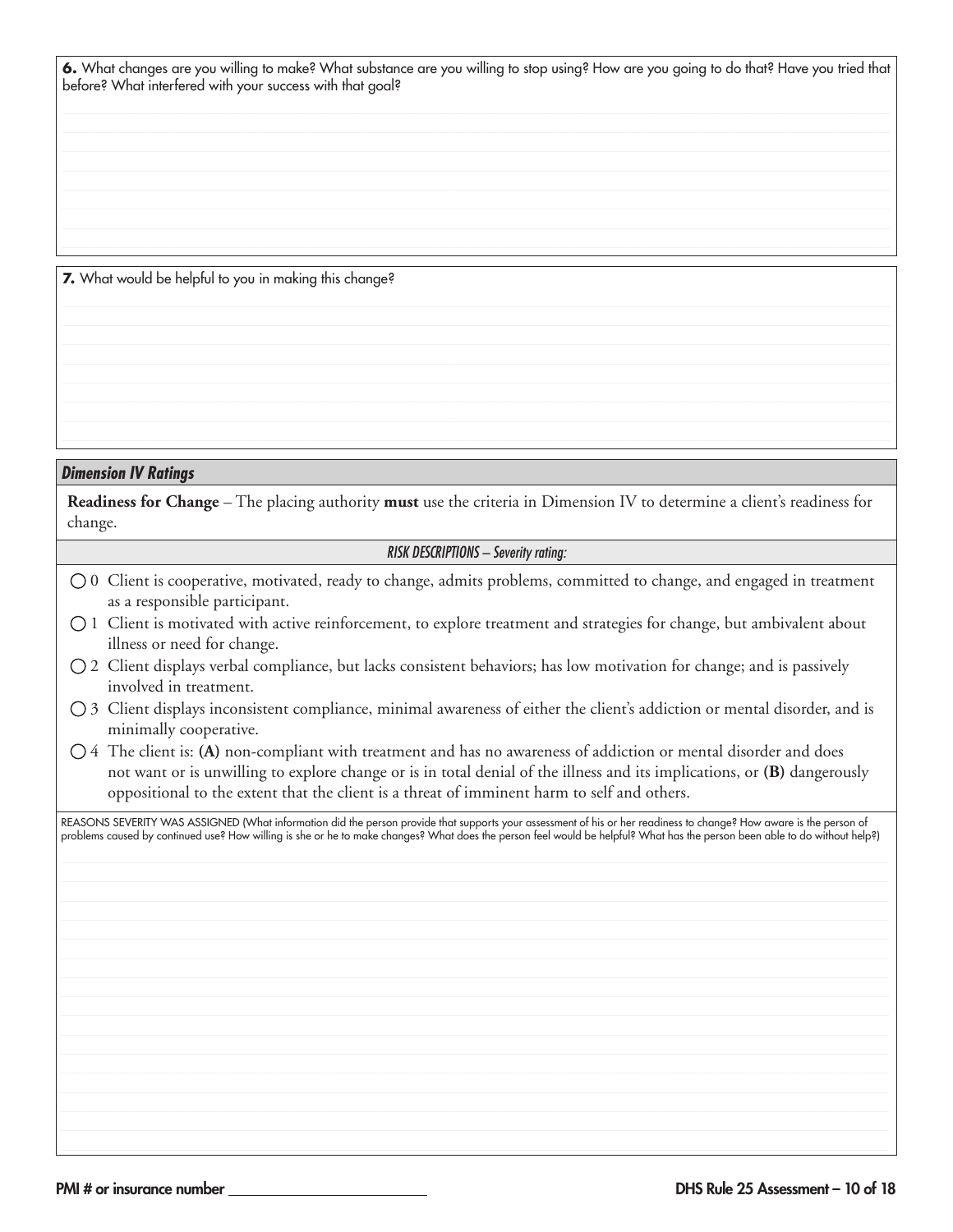## DIMENSION V - Relapse, Continued Use, and Continued Problem Potential

|    | 1. In what ways have you tried to control, cut-down or quit your use? If you have had periods of sobriety, how did you accomplish that?<br>What was helpful? What happened to prevent you from continuing your sobriety? (DSM)                       |                                                   |
|----|------------------------------------------------------------------------------------------------------------------------------------------------------------------------------------------------------------------------------------------------------|---------------------------------------------------|
|    |                                                                                                                                                                                                                                                      |                                                   |
|    |                                                                                                                                                                                                                                                      |                                                   |
|    |                                                                                                                                                                                                                                                      |                                                   |
|    |                                                                                                                                                                                                                                                      |                                                   |
|    | 2. Have you experienced cravings? If yes, ask follow up questions to determine if the person recognizes triggers and if the person has had<br>any success in dealing with them.                                                                      |                                                   |
|    |                                                                                                                                                                                                                                                      |                                                   |
|    |                                                                                                                                                                                                                                                      |                                                   |
|    |                                                                                                                                                                                                                                                      |                                                   |
|    |                                                                                                                                                                                                                                                      |                                                   |
| 3. | A. Have you been treated for alcohol/other drug abuse/dependence? (C) YES (C) NO                                                                                                                                                                     |                                                   |
|    | <b>B.</b> NUMBER OF TIMES (LIFETIME) (OVER WHAT PERIOD)                                                                                                                                                                                              | C. NUMBER OF TIMES COMPLETED TREATMENT (LIFETIME) |
|    | D. During the past three years have you participated in outpatient and/or residential? $\bigcirc$ YES $\bigcirc$ NO                                                                                                                                  |                                                   |
|    | <b>E.</b> WHEN AND WHERE?                                                                                                                                                                                                                            |                                                   |
|    |                                                                                                                                                                                                                                                      |                                                   |
|    |                                                                                                                                                                                                                                                      |                                                   |
|    | F. What was helpful? What was not?                                                                                                                                                                                                                   |                                                   |
|    |                                                                                                                                                                                                                                                      |                                                   |
|    |                                                                                                                                                                                                                                                      |                                                   |
|    |                                                                                                                                                                                                                                                      |                                                   |
|    |                                                                                                                                                                                                                                                      |                                                   |
|    | 4. Support group participation: Have you/do you attend support group meetings to reduce/stop your alcohol/drug use? How recently?<br>What was your experience? Are you willing to restart? If the person has not participated, is he or she willing? |                                                   |
|    |                                                                                                                                                                                                                                                      |                                                   |
|    |                                                                                                                                                                                                                                                      |                                                   |
|    |                                                                                                                                                                                                                                                      |                                                   |
|    | 5. What would assist you in staying sober/straight?                                                                                                                                                                                                  |                                                   |
|    |                                                                                                                                                                                                                                                      |                                                   |
|    |                                                                                                                                                                                                                                                      |                                                   |
|    |                                                                                                                                                                                                                                                      |                                                   |
|    |                                                                                                                                                                                                                                                      |                                                   |
|    |                                                                                                                                                                                                                                                      |                                                   |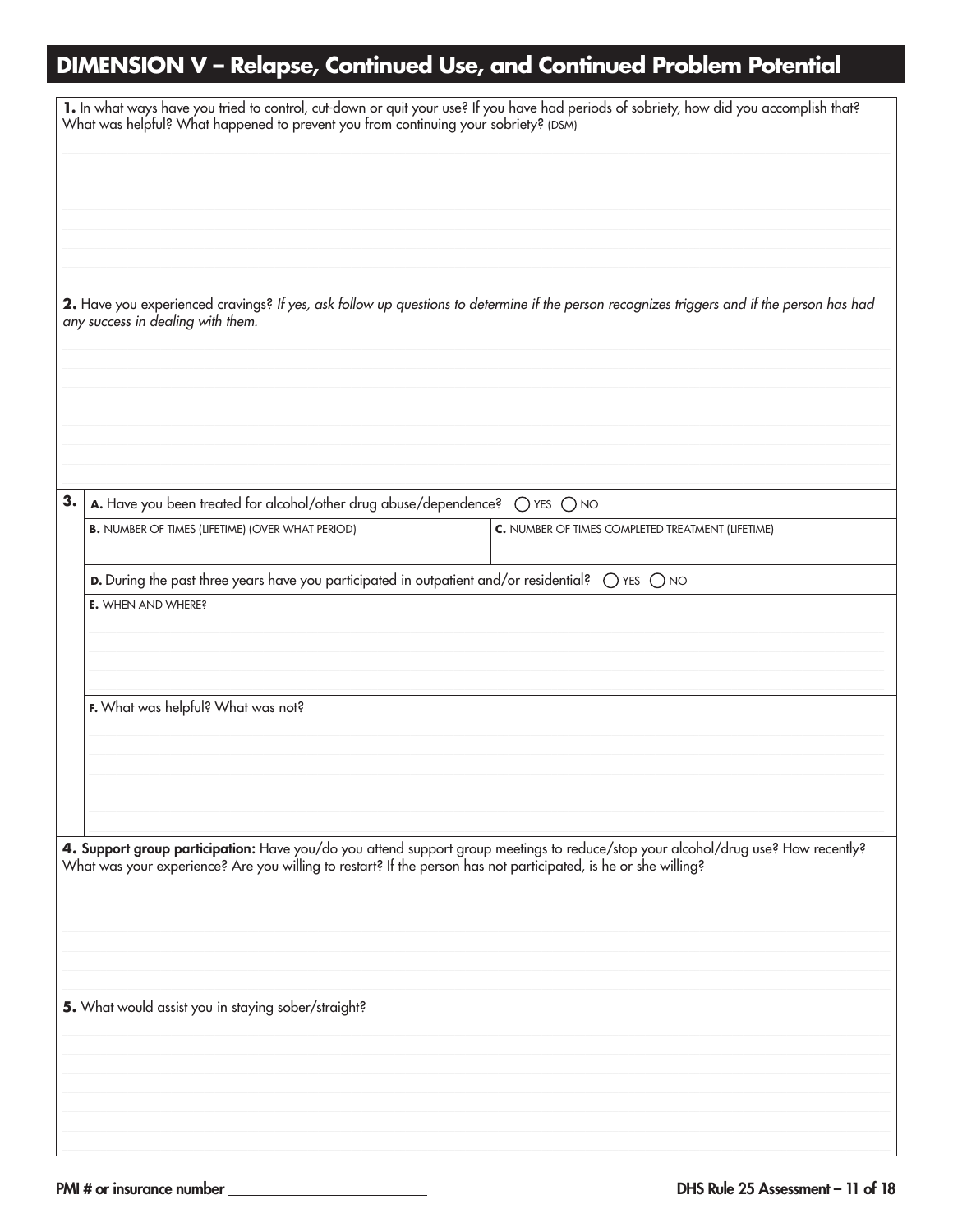#### *Dimension V Ratings*

**Relapse/Continued Use/Continued problem potential** – The placing authority must use the criteria in Dimension V to determine a client's relapse, continued use, and continued problem potential.

#### *RISK DESCRIPTIONS – Severity rating:*

- 0 Client recognizes risk well and is able to manage potential problems.
- $\bigcirc$  1 Client recognizes relapse issues and prevention strategies, but displays some vulnerability for further substance use or mental health problems.
- 2 **(A)** Client has minimal recognition and understanding of relapse and recidivism issues and displays moderate vulnerability for further substance use or mental health problems. **(B)** Client has some coping skills inconsistently applied.
- 3 Client has poor recognition and understanding of relapse and recidivism issues and displays moderately high vulnerability for further substance use or mental health problems. Client has few coping skills and rarely applies coping skills.
- $\bigcirc$  4 No awareness of the negative impact of mental health problems or substance abuse. No coping skills to arrest mental health or addiction illnesses, or prevent relapse.

REASONS SEVERITY WAS ASSIGNED (What information did the person provide that indicates his or her understanding of relapse issues? What about the person's experience indicates how prone he or she is to relapse? What coping skills does the person have that decrease relapse potential?)

### **DIMENSION VI – Recovery Environment**

**1.** Are you employed/attending school? Tell me about that.

**2A.** Describe a typical day; evening for you. *Work, school, social, leisure, volunteer, spiritual practices. Include time spent obtaining, using, recovering from drugs or alcohol.* (DSM)

**2B.** How often do you spend more time than you planned using or use more than you planned? (DSM)

**3.** How important is using to your social connections? Do many of your family or friends use?

**4A.** Are you currently in a significant relationship?  $O$  YES  $O$  NO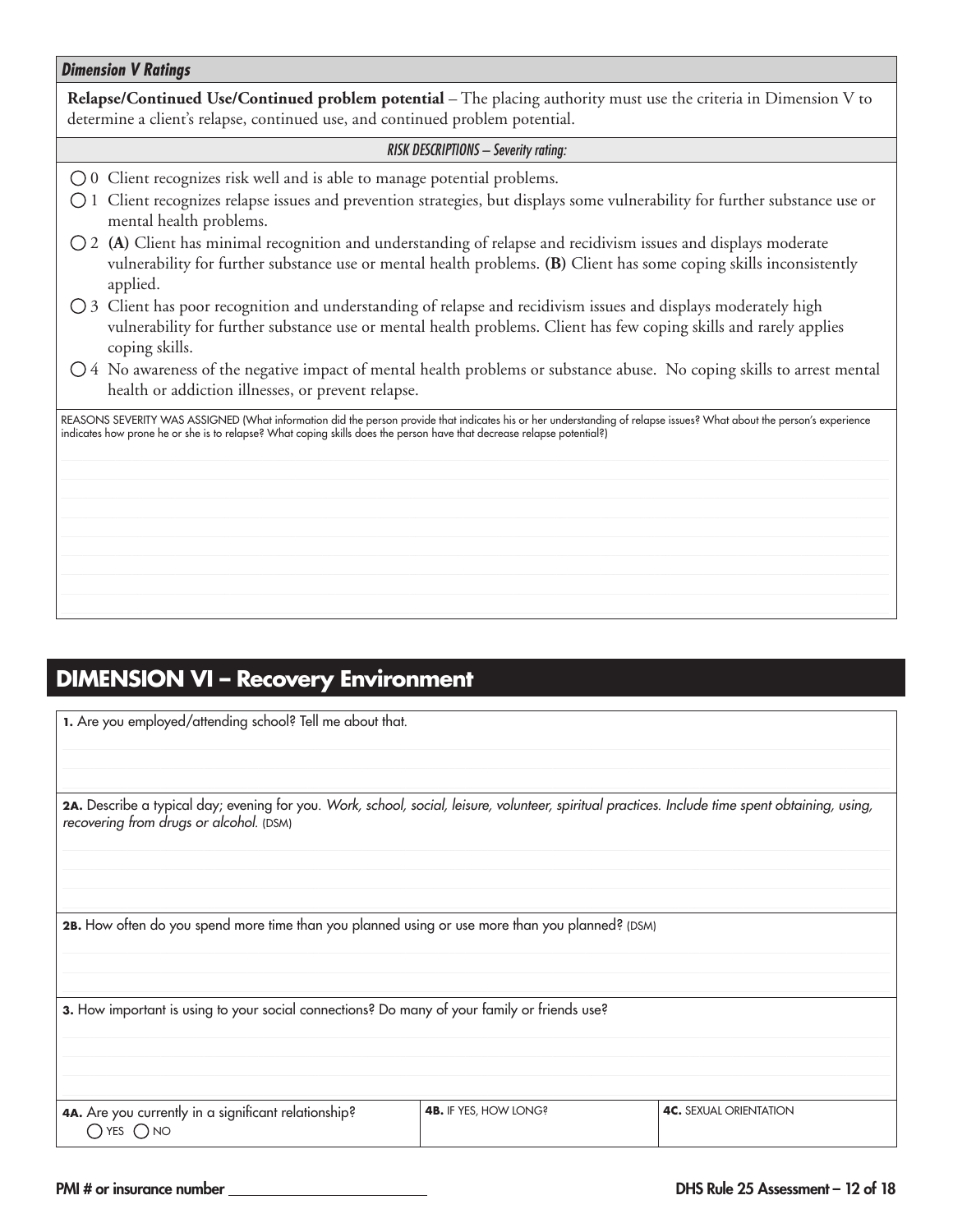| 5A. Who do you live with?                                                                                                                                                                                                                                                                          |  |                      |                              |                             |                            |                                  |
|----------------------------------------------------------------------------------------------------------------------------------------------------------------------------------------------------------------------------------------------------------------------------------------------------|--|----------------------|------------------------------|-----------------------------|----------------------------|----------------------------------|
| 5B. Tell me about their alcohol/drug use and mental health issues                                                                                                                                                                                                                                  |  |                      |                              |                             |                            |                                  |
| 5C. Are you concerned for your safety there?<br>5D. Are you concerned about the safety of anyone else who lives with you?<br>$O$ YES $O$ NO<br>$O$ yes $O$ no                                                                                                                                      |  |                      |                              |                             |                            |                                  |
| 6A. Do you have children who live with you? If the person lives with children, ask follow-up questions to determine the person's relationship and<br>responsibility, both legal and care giving; and what arrangements are made for supervision for the children when the person is not available. |  |                      |                              |                             |                            |                                  |
| 6B. Do you have children who do not live with you? If yes, ask follow up questions to learn where the children are, who has custody and<br>what the person's relationship and responsibility is with these children and what hopes the person has for his or her future with these children.       |  |                      |                              |                             |                            |                                  |
| 7A. Who supports you in making changes in your alcohol or drug use? What are they willing to do to support you? Who is upset or angry<br>about you making changes in your alcohol or drug use? How big a problem is this for you?                                                                  |  |                      |                              |                             |                            |                                  |
| 7B. This table is provided to record information about the person's relationships and available support It is not necessary to ask each item;<br>only to get a comprehensive picture of their support system.                                                                                      |  |                      |                              |                             |                            |                                  |
| How often can you count on the following people when you need someone?                                                                                                                                                                                                                             |  | Always<br>supportive | <b>Usually</b><br>supportive | <b>Rarely</b><br>supportive | <b>Never</b><br>supportive | <b>Willing to</b><br>stop using? |
| Partner/spouse                                                                                                                                                                                                                                                                                     |  |                      |                              |                             |                            |                                  |
| Parent(s)/Aunt(s)/Uncle(s)/Grandparent(s)                                                                                                                                                                                                                                                          |  |                      |                              |                             |                            |                                  |
| Sibling(s)/Cousin(s)                                                                                                                                                                                                                                                                               |  |                      |                              |                             |                            |                                  |
|                                                                                                                                                                                                                                                                                                    |  |                      |                              |                             |                            |                                  |
|                                                                                                                                                                                                                                                                                                    |  |                      |                              |                             |                            |                                  |
| Child(ren)                                                                                                                                                                                                                                                                                         |  |                      |                              |                             |                            |                                  |
| Other relative(s)                                                                                                                                                                                                                                                                                  |  |                      |                              |                             |                            |                                  |
| Friend(s)/neighbor(s)                                                                                                                                                                                                                                                                              |  |                      |                              |                             |                            |                                  |
| Child(ren)'s father(s)/mother(s)                                                                                                                                                                                                                                                                   |  |                      |                              |                             |                            |                                  |
| Support group member(s)                                                                                                                                                                                                                                                                            |  |                      |                              |                             |                            |                                  |
| Community of faith members                                                                                                                                                                                                                                                                         |  |                      |                              |                             |                            |                                  |
| Social worker/counselor/therapist/healer<br>Other (specify)                                                                                                                                                                                                                                        |  |                      |                              |                             |                            |                                  |
| 8A. What is your current living situation?                                                                                                                                                                                                                                                         |  |                      |                              |                             |                            |                                  |
| 8B. What is your long term plan for where you will be living?                                                                                                                                                                                                                                      |  |                      |                              |                             |                            |                                  |
| 8c. Tell me about your living environment/neighborhood? Ask enough follow up questions to determine safety, criminal activity, availability<br>of alcohol and drugs, supportive or antagonistic to the person making changes.                                                                      |  |                      |                              |                             |                            |                                  |
|                                                                                                                                                                                                                                                                                                    |  |                      |                              |                             |                            |                                  |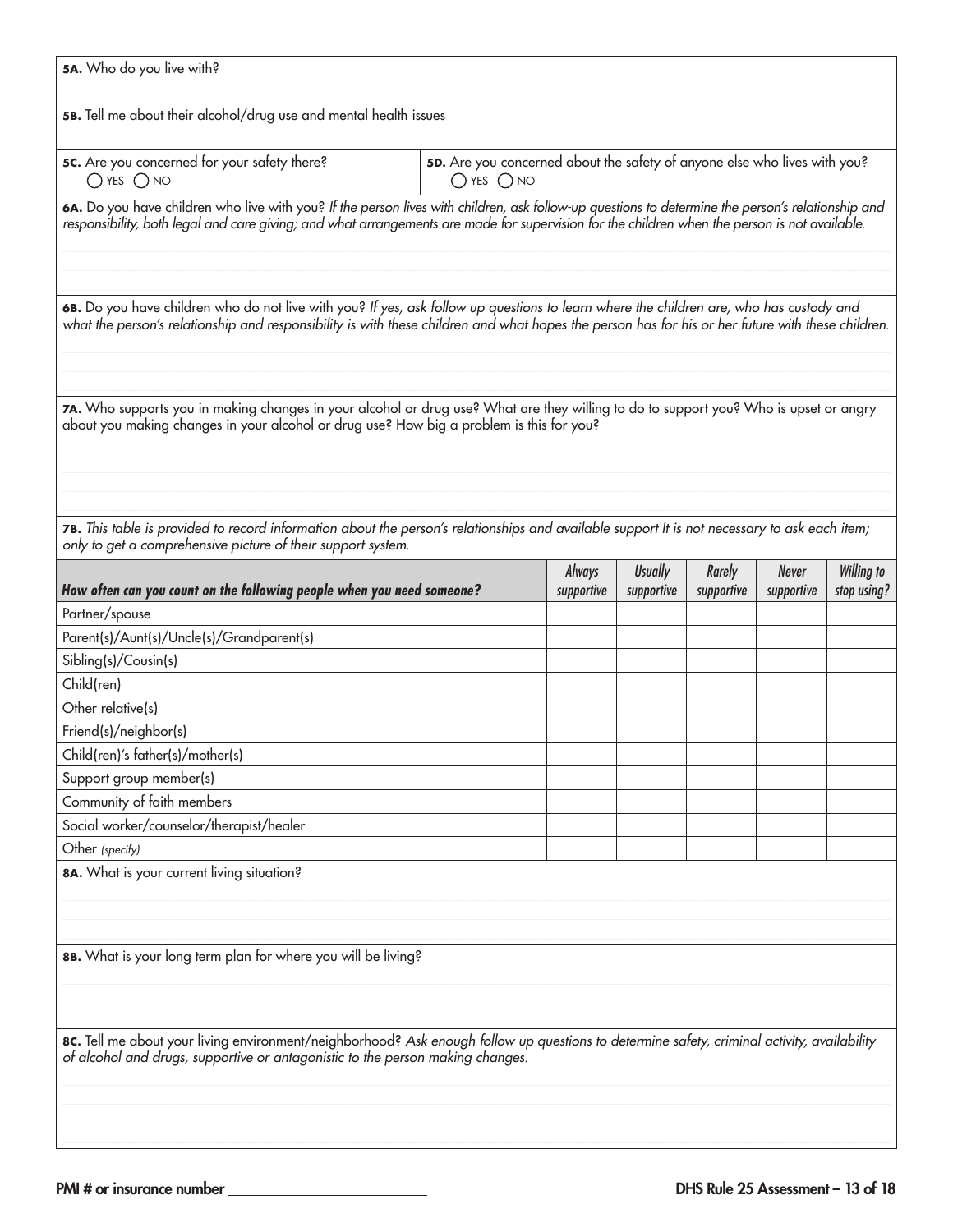**9.** Criminal justice history: *Gather current/recent history and any significant history related to substance use—Arrests? Convictions? Circumstances? Alcohol or drug involvement? Sentences? Still on probation or parole? Expectations of the court? Current court order? Any sex offenses – lifetime? What level?* (DSM)

**10.** What obstacles exist to participating in treatment? (Time off work, childcare, funding, transportation, pending jail time, living situation)

#### *Dimension VI Ratings*

**Recovery environment** – The placing authority must use the criteria in Dimension VI to determine a client's recovery environment.

#### *RISK DESCRIPTIONS – Severity rating:*

- 0 Client is engaged in structured, meaningful activity and has a supportive significant other, family, and living environment.
- 1 Client has passive social network support or family and significant other are not interested in the client's recovery. The client is engaged in structured meaningful activity.
- $\bigcirc$  2 Client is engaged in structured, meaningful activity, but peers, family, significant other, and living environment are unsupportive, or there is criminal justice involvement by the client or among the client's peers, significant others, or in the client's living environment.
- $\bigcirc$  3 Client is not engaged in structured, meaningful activity and the client's peers, family, significant other, and living environment are unsupportive, or there is significant criminal justice system involvement .
- 4 Client has **(A)** Chronically antagonistic significant other, living environment, family, peer group or long-term criminal justice involvement that is harmful to recovery or treatment progress, or **(B)** Client has an actively antagonistic significant other, family, work, or living environment with immediate threat to the client's safety and well-being.

REASONS SEVERITY WAS ASSIGNED (What support does the person have for making changes? What structure/stability does the person have in his or her daily life that will increase the likelihood that changes can be sustained? What problems exist in the person's environment that will jeopardize getting/staying clean and sober?)

### **Client Choice/Exceptions**

Would you like services specific to language, age, gender, culture, religious preference, race, ethnicity, sexual orientation or disability?  $\bigcirc$  YES  $\bigcirc$  NO IF YES, SPECIFY:

What particular treatment choices and options would you like to have?

Do you have a preference for a particular treatment program?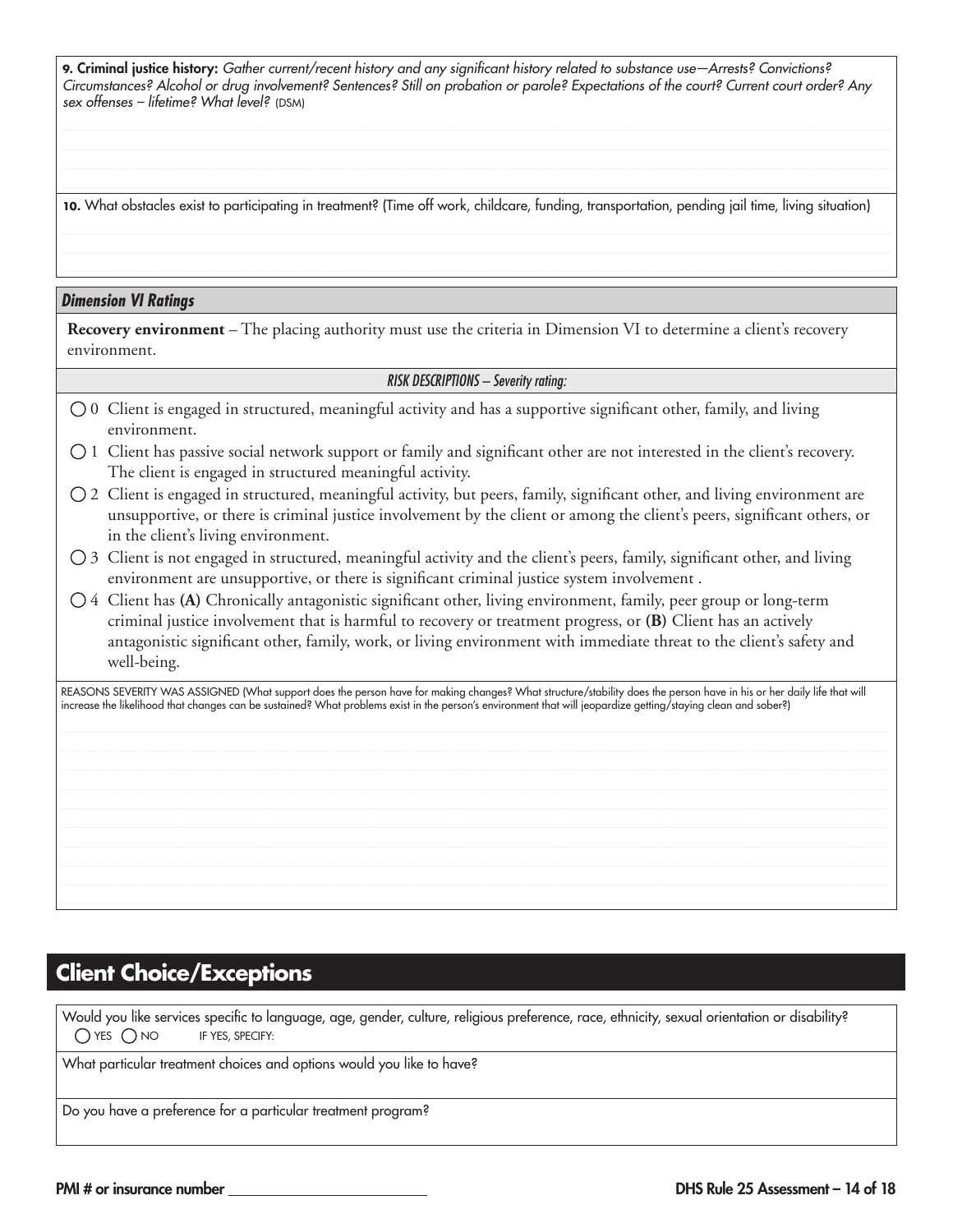### **Criteria for Diagnosis**

### **DSM-V Criteria for Substance Abuse**

#### **Instructions**

Determine whether the client currently meets the criteria for a Substance Use Disorder using the diagnostic criteria in the DSM-V, pp. 481-589. Current means during the most recent 12 months outside a facility that controls access to substances.

| <b>Category of substance</b>                   | <b>Severity</b>                                    | ICD-10 Code/DSM V Code                                                                                                              |
|------------------------------------------------|----------------------------------------------------|-------------------------------------------------------------------------------------------------------------------------------------|
| Alcohol Use Disorder                           | $\bigcirc$ Mild<br>○ Moderate<br>◯ Severe          | $\bigcirc$ (F10.10) (305.00)<br>◯ (F10.20) (303.90)<br>◯ (F10.20) (303.90)                                                          |
| □ Cannabis Use Disorder                        | $\bigcirc$ Mild<br>◯ Moderate<br>$\bigcirc$ Severe | ◯ (F12.10) (305.20)<br>◯ (F12.20) (304.30)<br>◯ (F12.20) (304.30)                                                                   |
| Hallucinogen Use Disorder                      | $\bigcirc$ Mild<br>◯ Moderate<br>◯ Severe          | ◯ (F16.10) (305.30)<br>◯ (F16.20) (304.50)<br>◯ (F16.20) (304.50)                                                                   |
| Inhalant Use Disorder                          | $\bigcirc$ Mild<br>◯ Moderate<br>◯ Severe          | $\bigcirc$ (F18.10) (305.90)<br>◯ (F18.20) (304.60)<br>◯ (F18.20) (304.60)                                                          |
| Opioid Use Disorder                            | $\bigcirc$ Mild<br>◯ Moderate<br>◯ Severe          | $\bigcirc$ (F11.10) (305.50)<br>◯ (F11.20) (304.00)<br>◯ (F11.20) (304.00)                                                          |
| Sedative, Hypnotic, or Anxiolytic Use Disorder | $\bigcirc$ Mild<br>◯ Moderate<br>◯ Severe          | ◯ (F13.10) (305.40)<br>◯ (F13.20) (304.10)<br>◯ (F13.20) (304.10)                                                                   |
| Stimulant Related Disorders                    | $\bigcirc$ Mild                                    | ◯ (F15.10) (305.70) Amphetamine type substance<br>◯ (F14.10) (305.60) Cocaine<br>◯ (F15.10) (305.70) Other or unspecified stimulant |
|                                                | ◯ Moderate                                         | ◯ (F15.20) (304.40) Amphetamine type substance<br>◯ (F14.20) (304.20) Cocaine<br>◯ (F15.20) (304.40) Other or unspecified stimulant |
|                                                | $\bigcirc$ Severe                                  | ◯ (F15.20) (304.40) Amphetamine type substance<br>◯ (F14.20) (304.20) Cocaine<br>◯ (F15.20) (304.40) Other or unspecified stimulant |
| Tobacco use Disorder                           | $\bigcirc$ Mild<br>◯ Moderate<br>◯ Severe          | $O$ (Z72.0) (305.1)<br>◯ (F17.200) (305.1)<br>◯ (F17.200) (305.1)                                                                   |
| Other (or unknown) Substance Use Disorder      | $\bigcirc$ Mild<br>◯ Moderate<br>◯ Severe          | ◯ (F19.10) (305.90)<br>◯ (F19.20) (304.90)<br>◯ (F19.20) (304.90)                                                                   |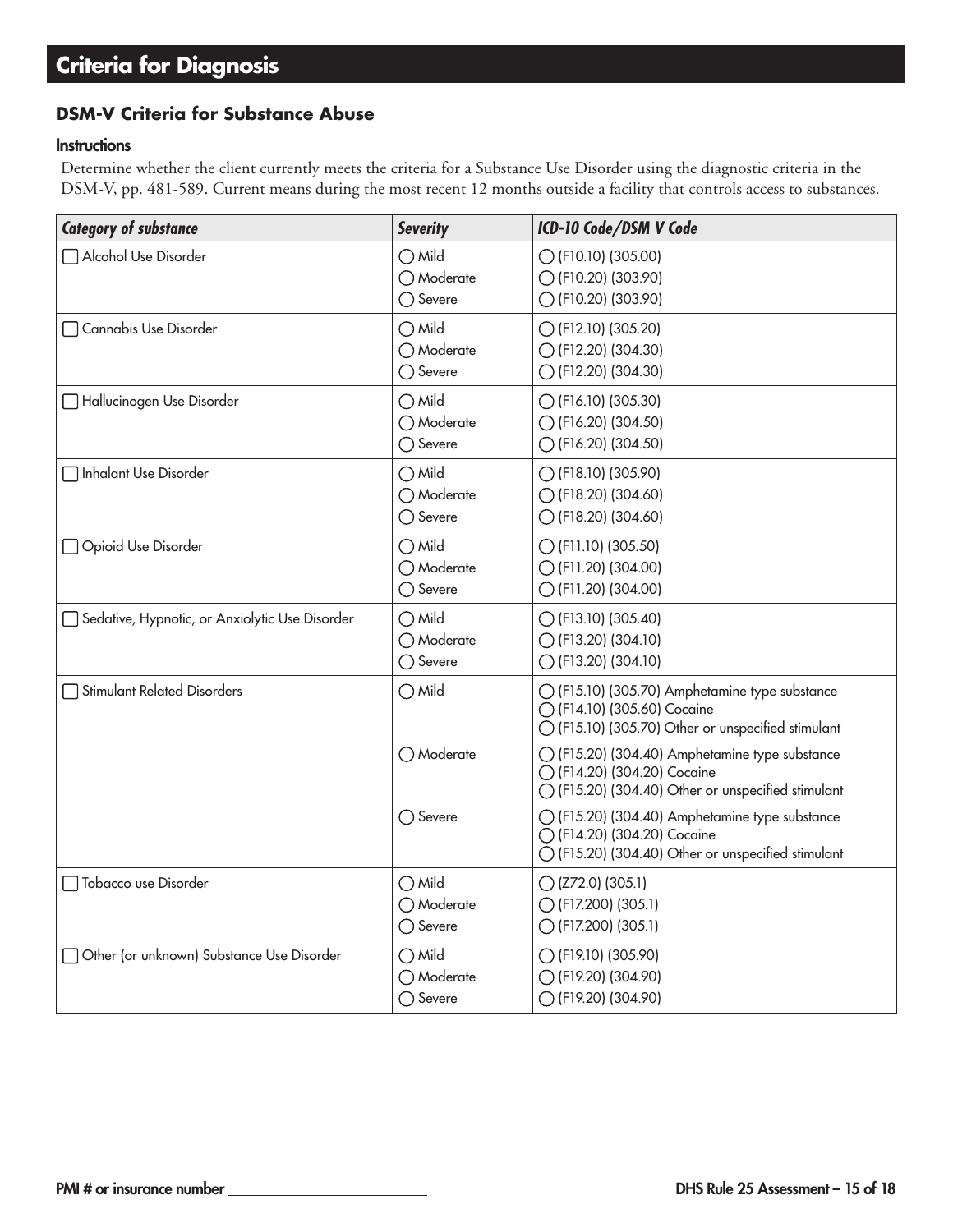# **Collateral Contact Summary**

| NUMBER OF CONTACTS MADE                                 | <b>CONTACT WITH REFERRING PERSON</b>                                                                                                                                                                                                                                        |
|---------------------------------------------------------|-----------------------------------------------------------------------------------------------------------------------------------------------------------------------------------------------------------------------------------------------------------------------------|
|                                                         | $O$ YES $O$ NO                                                                                                                                                                                                                                                              |
| If court related records were reviewed, summarize here: |                                                                                                                                                                                                                                                                             |
|                                                         |                                                                                                                                                                                                                                                                             |
|                                                         |                                                                                                                                                                                                                                                                             |
|                                                         |                                                                                                                                                                                                                                                                             |
|                                                         |                                                                                                                                                                                                                                                                             |
|                                                         |                                                                                                                                                                                                                                                                             |
| Summarize new information here:                         | $\Box$ Information from collateral contacts supported/largely agreed with information from the client and associated risk ratings.<br>Information from collateral contacts was significantly different from information from the client and lead to different risk ratings. |
|                                                         |                                                                                                                                                                                                                                                                             |
|                                                         |                                                                                                                                                                                                                                                                             |
|                                                         |                                                                                                                                                                                                                                                                             |
|                                                         |                                                                                                                                                                                                                                                                             |

### **Rule 25 Assessment Summary and Plan**

| ASSESSOR'S RECOMMENDATION                 |             |
|-------------------------------------------|-------------|
|                                           |             |
|                                           |             |
|                                           |             |
|                                           |             |
|                                           |             |
|                                           |             |
|                                           |             |
|                                           |             |
|                                           |             |
|                                           |             |
|                                           |             |
|                                           |             |
|                                           |             |
|                                           |             |
|                                           |             |
|                                           |             |
|                                           |             |
|                                           |             |
|                                           |             |
|                                           |             |
|                                           |             |
|                                           |             |
|                                           |             |
|                                           |             |
|                                           |             |
| <b>INTERVIEW CONDUCTED BY (SIGNATURE)</b> | <b>DATE</b> |
|                                           |             |
|                                           |             |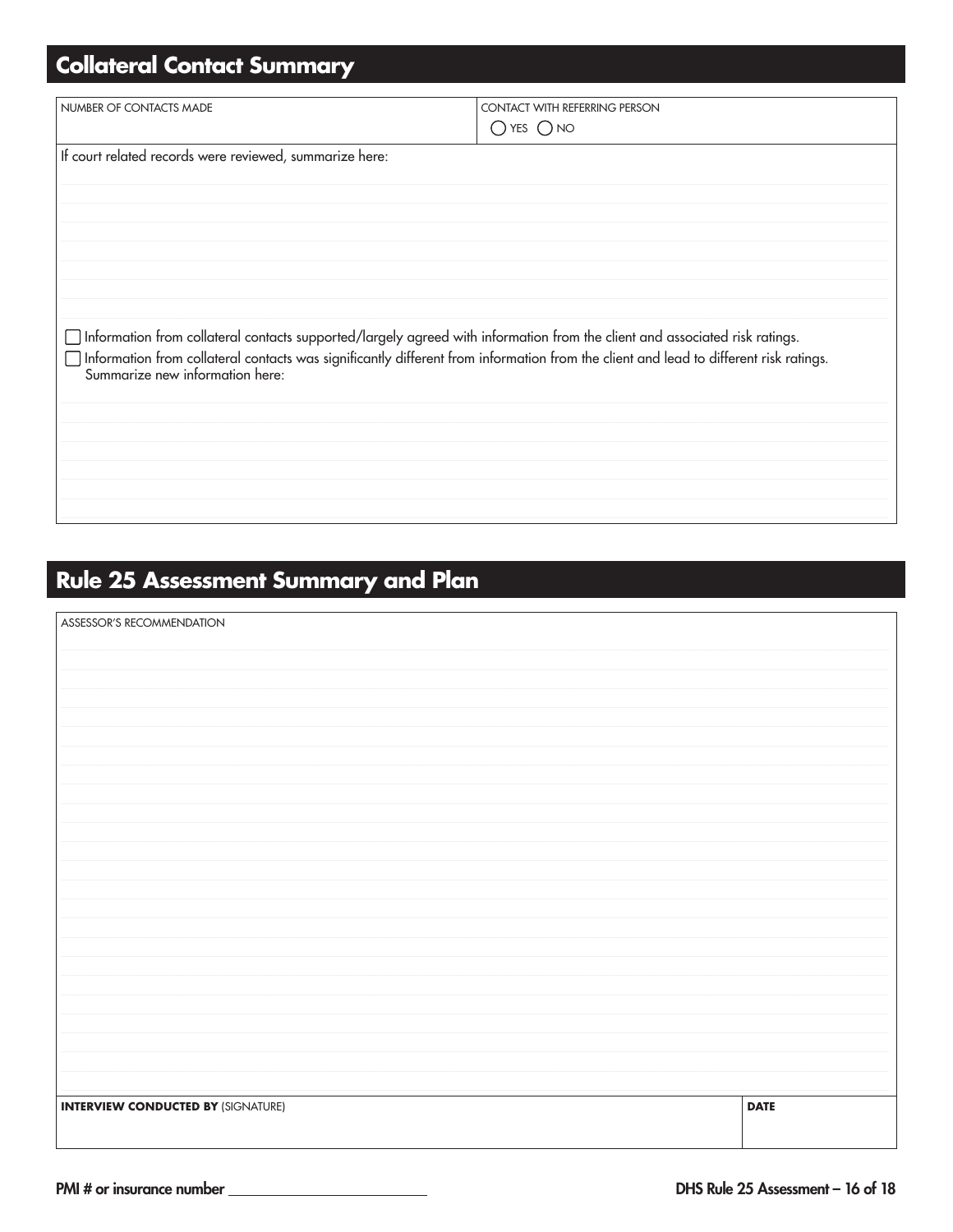### **Collateral Contacts**

Please duplicate this page for each contact. If this includes information which is sensitive and not public, separate this page from the rest of the assessment before sharing. Retain the page in the assessment file.

| NAME                 | RELATIONSHIP | PHONE NUMBER | $\pmb{\mathsf{RELEASES}}$ |
|----------------------|--------------|--------------|---------------------------|
|                      |              |              | $O$ yes $O$ no            |
|                      |              |              |                           |
| INFORMATION PROVIDED |              |              |                           |
|                      |              |              |                           |
|                      |              |              |                           |
|                      |              |              |                           |
|                      |              |              |                           |
|                      |              |              |                           |
|                      |              |              |                           |
|                      |              |              |                           |
|                      |              |              |                           |
|                      |              |              |                           |
|                      |              |              |                           |
|                      |              |              |                           |
|                      |              |              |                           |
|                      |              |              |                           |
|                      |              |              |                           |
|                      |              |              |                           |
|                      |              |              |                           |
|                      |              |              |                           |
|                      |              |              |                           |
|                      |              |              |                           |
|                      |              |              |                           |
|                      |              |              |                           |
|                      |              |              |                           |
|                      |              |              |                           |
|                      |              |              |                           |
|                      |              |              |                           |
|                      |              |              |                           |
|                      |              |              |                           |
|                      |              |              |                           |
|                      |              |              |                           |
|                      |              |              |                           |
|                      |              |              |                           |
|                      |              |              |                           |
|                      |              |              |                           |
|                      |              |              |                           |
|                      |              |              |                           |
|                      |              |              |                           |
|                      |              |              |                           |
|                      |              |              |                           |
|                      |              |              |                           |
|                      |              |              |                           |
|                      |              |              |                           |
|                      |              |              |                           |
|                      |              |              |                           |
|                      |              |              |                           |
|                      |              |              |                           |
|                      |              |              |                           |
|                      |              |              |                           |
|                      |              |              |                           |
|                      |              |              |                           |
|                      |              |              |                           |
|                      |              |              |                           |
|                      |              |              |                           |
|                      |              |              |                           |
|                      |              |              |                           |
|                      |              |              |                           |
|                      |              |              |                           |
|                      |              |              |                           |
|                      |              |              |                           |
|                      |              |              |                           |
|                      |              |              |                           |
|                      |              |              |                           |
|                      |              |              |                           |
|                      |              |              |                           |
|                      |              |              |                           |
|                      |              |              |                           |
|                      |              |              |                           |
|                      |              |              |                           |
|                      |              |              |                           |